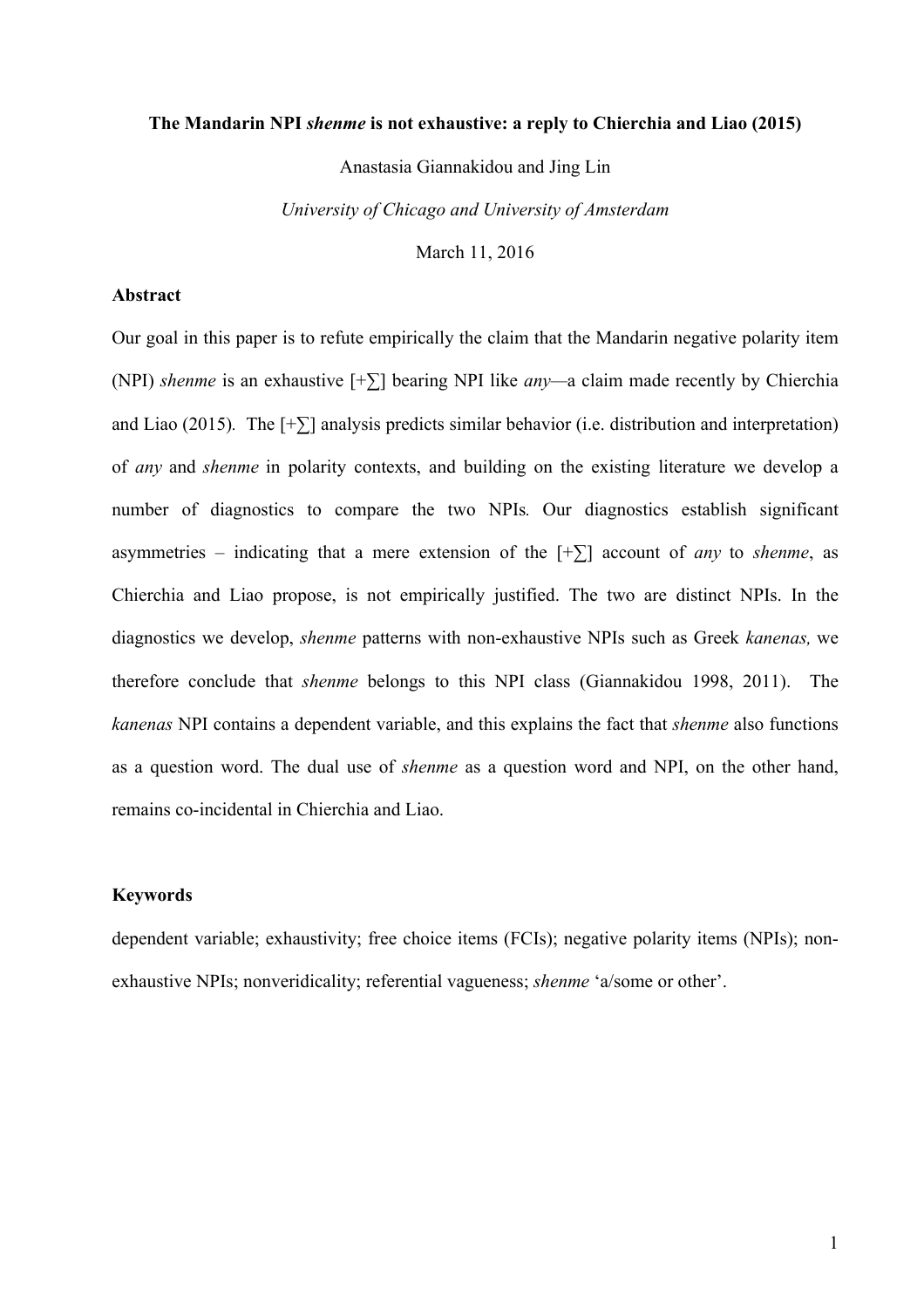### **1 Exhaustive and non-exhaustive NPIs: where should we place** *shenme***?**

Polarity is a pervasive phenomenon in language, and received considerable attention since Klima's (1964) seminal work on English negation. The polarity sensitive item, or negative polarity item (NPI), is an expression that requires negation in the sentence where it appears. *Any*  is an NPI, and so are the Greek *kanenas* (Giannakidou 1997, 1998), and Mandarin *shenme* (Cheng 1994, Li 1992, Lin 1996, 1998), illustrated below:

- (1) a. Nicholas didn't say anything. [English]
	- b. \*Nicholas said anything.

(2) a. Dhen idhe kanenan o Janis. [Greek] not saw NPI the John 'John didn't see anybody.'

b. \*Idhe kanenan o Janis. saw NPI the John

(3) a. Yuehan zuotian mei-you mai shenme shu. [Mandarin] John yesterday not-have buy NPI book 'John didn't buy books yesterday.' b. \*Yuehan zuotian mai-le shenme shu.

John yesterday buy-PERF NPI book

*Shenme* belongs to the well-known class of '*wh*-indeterminates', and is used both as a NPI (i.e. (3)) and as a question word (i.e. (4)) (Li 1924, Ding 1961, Lü 1982, Huang 1982, Cheng 1991, 1994, Li 1992, Lin 1996, among others):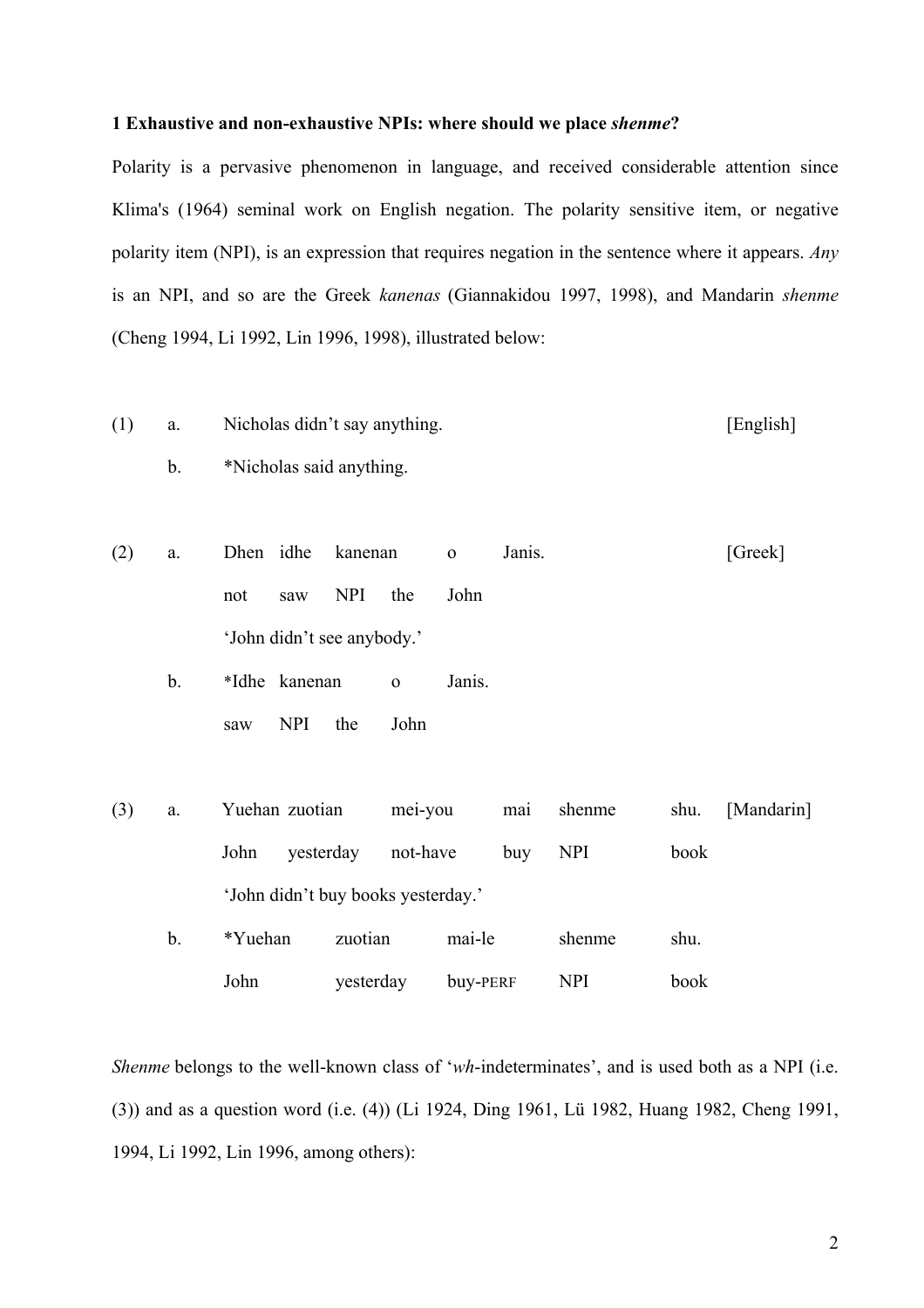(2) Yuehan zuotian mai-le shenme shu (ne)? John yesterday buy-PERF what book Q 'What kind of books did John buy yesterday?'

As NPIs, *any, kanenas* and *shenme* are sensitive to the presence of negation; without it, they are ungrammatical (see all b-sentences above). Importantly, NPIs generally appear also in environments that are not negative; for instance with modal verbs and adverbs, and in imperatives. Modal contexts and imperatives are not negative but nonveridical. In such contexts, *any* typically receives the so-called *free choice* reading, which is indicated below with adding *whatsoever* (in (5) and (6)). The Greek NPI lacks this reading, and the free choice item (FCI) *opjosdhipote* is used instead, as exemplified in (7) and (8).

- (5) On his birthday, John may eat anything whatsoever.
- (6) Bring anything whatsoever to his birthday party.
- (3) O Nikolas bori na milisei me kanenan/ophondhipote fititi. the Nicholas may SUBJ talk.3sG with NPI/FCI student 'Nicholas may talk to some student or other/ any student whatsoever).
- (4) Mila me kanenan/ophiondhpote fititi. talk IMP. 2sG with NPI/FCI student 'Talk to some student or other/any student (whatsoever)!'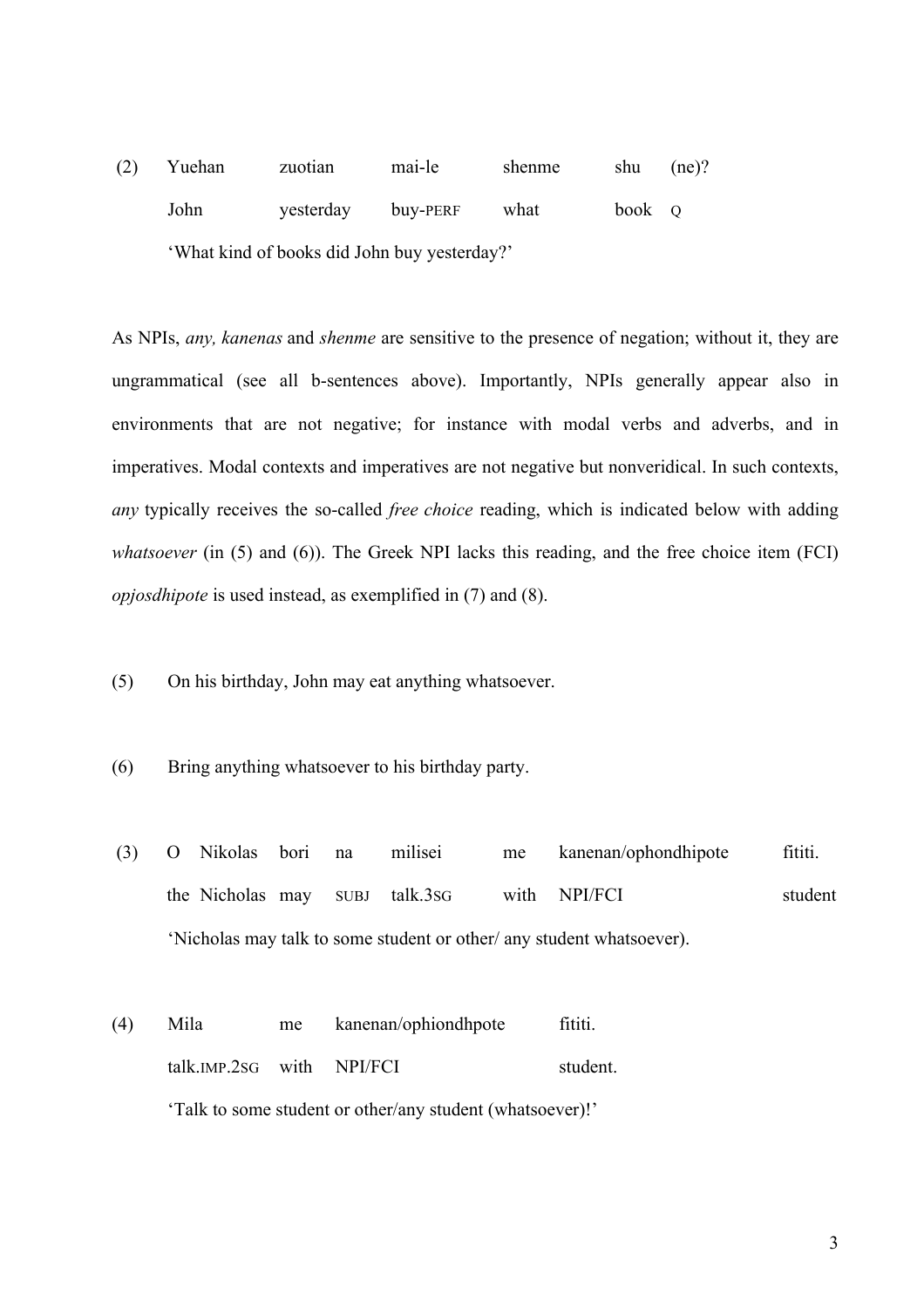In other words, the NPI and FCI uses of *any* are distinguished lexically in Greek, and the Greek NPI receives a non-free choice, anti-specific reading akin to *some or other* (Giannakidou 1997, 1998; Giannakidou and Quer 2013, Giannakidou and Yoon 2016) — a reading not available for English *any* in modal contexts*. Shenme* appears to have the *kanenas* reading in modal contexts (cf. Lin 1996), illustrated below with the adverb *probably:*

(5) Yuehan haoxiang mai-le shenme shu. John probably buy-PREF NPI book 'John probably bought a book (some book or other, and I don't know what book it was).'

The anti-specific reading that *kanenas* and *shenme* appear to receive in modal contexts expresses referential indeterminacy, and is labeled *referential vagueness* in Giannakidou and Quer (2013), Giannakidou and Yoon (2016). It is attested also with Korean NPIs. Free choice, on the other hand, is the hallmark of *any* in non-negative contexts and has given rise to the idea that *any*  expresses *domain widening* (Kadmon and Landman 1993), and *exhaustive variation*  (Giannakidou 1998, 2001). A major goal here is to present arguments that distinguishing the two readings and NPIs is empirically necessary.

Before we proceed, for the sake of completeness, we wanted to ensure that it is understood that the three NPI paradigms we are discussing have similar distributions. The individual distributions have been exemplified in previous work, we will therefore not illustrate in detail here; in section 3 we see further contrasts emanating form the interpretation of the items. As a general pattern, NPIs appear in *nonveridical* contexts— including, to use Zwarts' 1995 terminology, *minimally negative* (i.e. downward entailing; hereafter DE) and *classically* negative contexts (i.e. anti-morphic), as well as non-negative contexts (Bernardi 2002, Hoeksema 1999, 2010, Giannakidou 1998, 2001, 2006, 2011, Zwarts 1995 and others):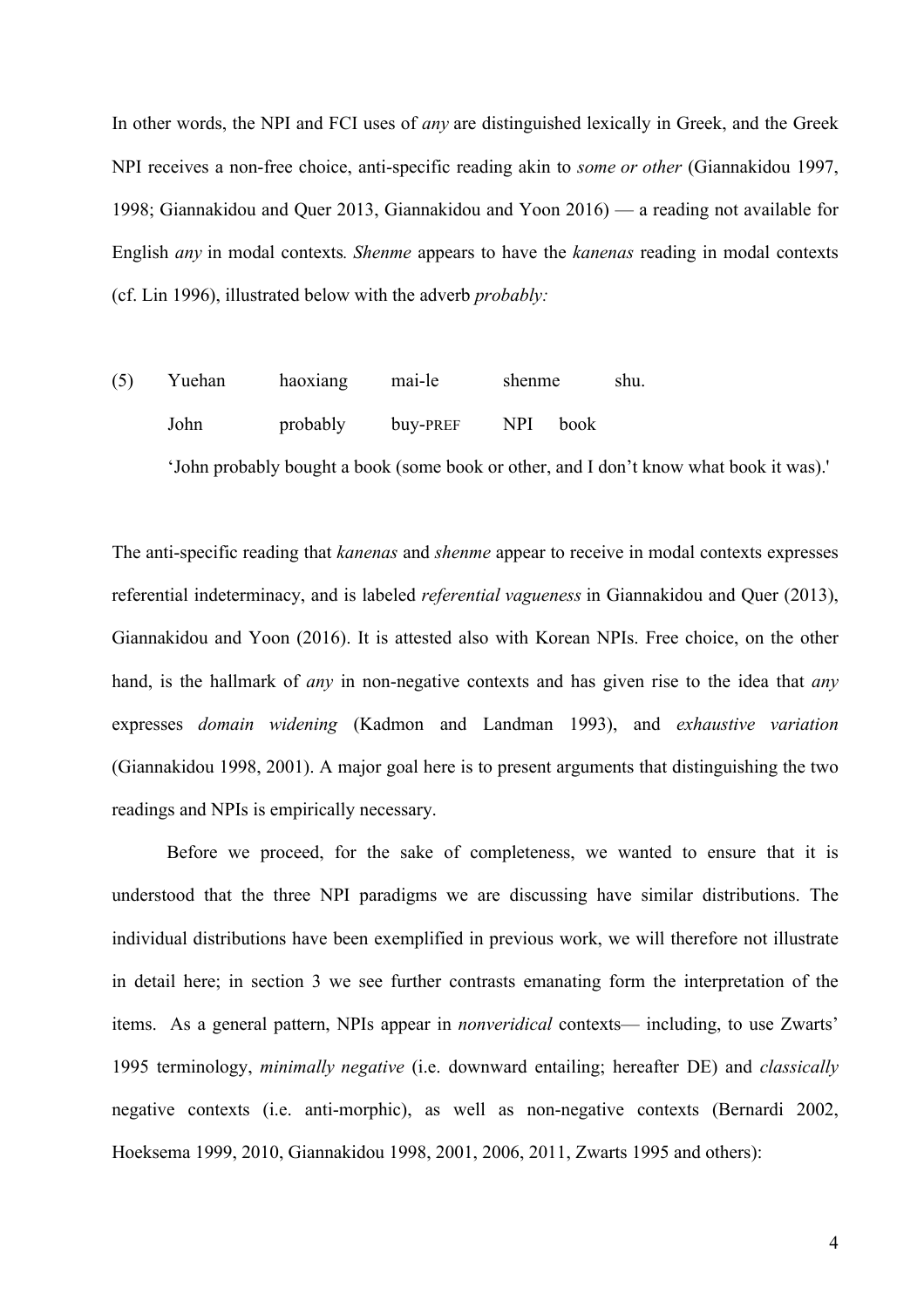

Figure 1: The Negative/Non-veridical Hierarchy of polarity contexts

Surprisingly, sometimes the rhetoric places nonveridicality *in opposition* to negation and DE, but it is important to note that, as can be seen here and emphasized in Giannakidou (1997, 1998), negative and DE functions are a subset of the nonveridical (see Zwarts 1995 for a proof). Nonveridicality is therefore an extension of negation and DE, allowing unification of the polarity contexts as a natural class, while also predicting correctly the wider distribution of NPIs in nonnegative contexts consistent with what is generally observed in various languages.

In Table 1, we list representative distributions of the polarity items we discuss in this paper: English *any*, Mandarin Chinese *shenme* 'a/some or other', Greek *kanenas* 'a person', and FCIs such as Greek *opjosdhipote* 'anything':

| Environments                         | any             | shenme    | kanenas   | opjosdhipote |
|--------------------------------------|-----------------|-----------|-----------|--------------|
| 1. Negation (e.g. not, nobody)       | <b>OK</b>       | OK        | OK        | $\ast$       |
| 2. Questions                         | OK              | OK        | <b>OK</b> | OK.          |
| 3. Conditional ( <i>if</i> -clauses) | OK              | OK        | OK        | OK           |
| 4. Restriction of every/all          | OK              | OK        | OK        | OK           |
| 5. DE quantifier (e.g. few)          | OK              | OK        | OK        | OK           |
| 6. Modal verbs (e.g. may)            | OK, free choice | <b>OK</b> | OK        | OK           |
| 7. Nonveridical verbs (e.g. want)    | OK, free choice | OK        | OK        | OK           |
| 8. Imperatives                       | OK, free choice | OK        | OK        | OK           |
| 9. Habituals                         | OK, free choice | OK        | OK        | OK           |
| 10. Disjunctions                     | OK, free choice | OK        | OK        | <b>OK</b>    |
| 11. Before-clauses                   | OK              | OK        | OK        | OK           |
| 12. Future                           | OK              | <b>OK</b> | OK        | OK           |
| 13. Affirmative past sentences       | $\ast$          | *         | $\ast$    | $\ast$       |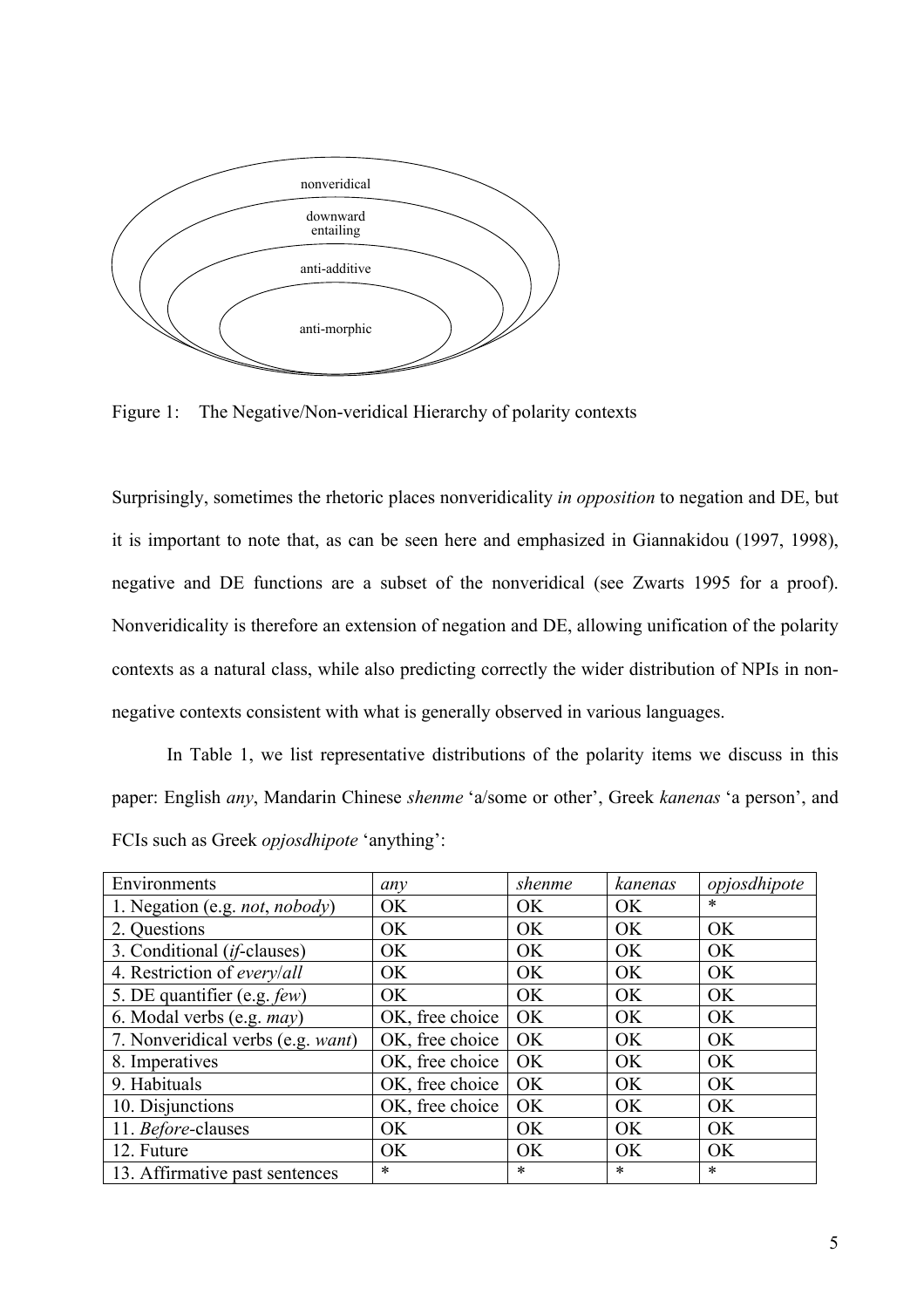### Table 1: Distributions of *any*, *shenme*, *kanenas*, and *opjosdhipote* (FCI)

The distributions exhibit clear patterns — though the NPIs may end up being further constrained by the interpretations, as we see with our tests in section 3. Giannakidou's work offers details for Greek NPIs and FCIs, and Lin 1996 notes that *shenme* appears in nonveridical contexts—'nonexistence' as he calls them. More recent discussions are found in Liao 2011, Lin at al. 2014 and Lin 2015;  $\frac{1}{1}$  the parallelism in distribution and interpretation between Greek and Mandarin NPIs and FCIs is discussed in detail in Cheng and Giannakidou (2013).

If NPIs and FCIs crosslinguistically are sensitive to nonveridical contexts, a simple question arises: are NPIs and FCIs sensitive to these contexts for the same reason? There are currently two answers to this question. One answer says yes, they are. This answer is given by Chierchia (2006, 2013) who claims *no variation*: "in contrast to ordinary or plain indefinites, with NPIs and FCIs we *have* to exhaustify" (Chierchia 2013:8, emphasis in the original). Exhaustification is an axiom in this approach, i.e. it is stipulated for all NPI/FCI classes without empirical justification; *shenme* thus cannot but be exhaustive (Chierchia and Liao 2015).

On the other hand, we have the *variation* position: NPIs and FCIs become NPIs and FCIs for different reasons (Giannakidou 1997, 1998, 2001, 2011, Giannakidou and Cheng 2006, Giannakidou and Quer 2013, Giannakidou and Yoon 2016). This approach does not assume that all NPIs and FCIs are exhaustive, but identifies two general paths to PI-hood: one is via scalarity/exhaustivity (which could be done in the traditional Fauconnier 1974 style of pragmatic scales, or in more recent incarnations such as Krifka 1995, or even Chierchia-style if one wishes to do so). The second source of polarity is the existence of a *dependent variable* in the NPI. Dependent variables have been independently motivated in grammar (i.e. anaphoric and distributivity variables are dependent, controlled subjects, etc; see more discussion later). The NPIs with dependent variables (such as Greek *kanenas,* Korean *rato-*NPIs) are typically non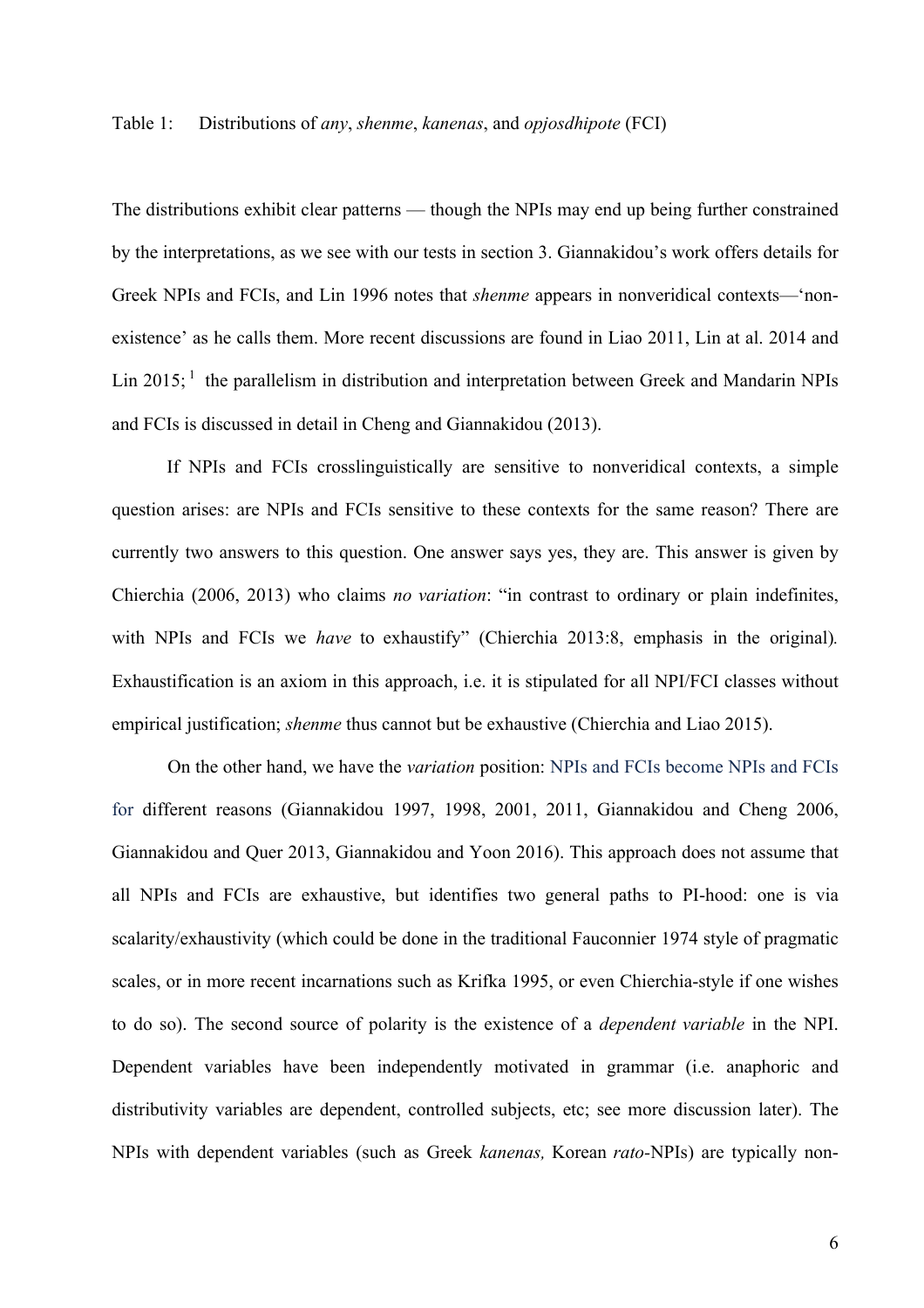exhaustive, anti-specific existentials that lack free choice readings but have instead referential vagueness, as mentioned earlier. Referential vagueness and free choice are both forms of antispecificity, but in the referentially vague item variation is *not* exhaustive (Giannakidou and Quer 2013, Giannakidou and Yoon 2016). Crucially, a polarity item can both contain a dependent variable *and* be exhaustive, as is the case with FCIs (see Giannakidou and Cheng 2006, Giannakidou and Quer 2013). The variation approach, therefore, presents a flexible framework where NPI and FCI classes can be distinguished based on a constrained set of options.

Given the existence of both exhaustive and non-exhaustive NPIs, it is necessary to ask the question of whether the Mandarin NPI *shenme* is indeed exhaustive, as the Chierchia program has it. This question cannot be asked within the Chierchia system since, as we said, exhaustivity is adopted for all NPI and FCIs classes without empirical justification. But if both exhaustive and non-exhaustive NPIs exist, as it appears to be the case in a number of languages, exhaustivity cannot be an axiom of polarity. This means that it needs to be shown empirically that *shenme* is, or is not, exhaustive. To this end, we build in this paper a quite traditional and simple linguistic argument by comparing *shenme* to Greek *kanenas* and *any*, in order to see which NPI *shenme* patterns like. We develop a number of tests that can be helpful more broadly when one needs to distinguish the exhaustive from the non-exhaustive NPI type. We discover that, in all crucial respects, *shenme* patterns with the non-exhaustive NPI *kanenas,* and from this we conclude that the Chierchia and Liao's analysis is not empirically motivated for *shenme*.

The discussion proceeds as follows. First, we describe the Chierchia style exhaustivity analysis for *any* and *shenme* in section 2. In section 3 we develop our diagnostics for distributional and interpretational asymmetries between exhaustive NPIs and *shenme*. In section 4 we provide an additional argument from language acquisition that *shenme* is an NPI distinct from *any.* We conclude that *shenme* is an NPI containing a dependent variable — consistent with the acquisition path found in Lin (2015).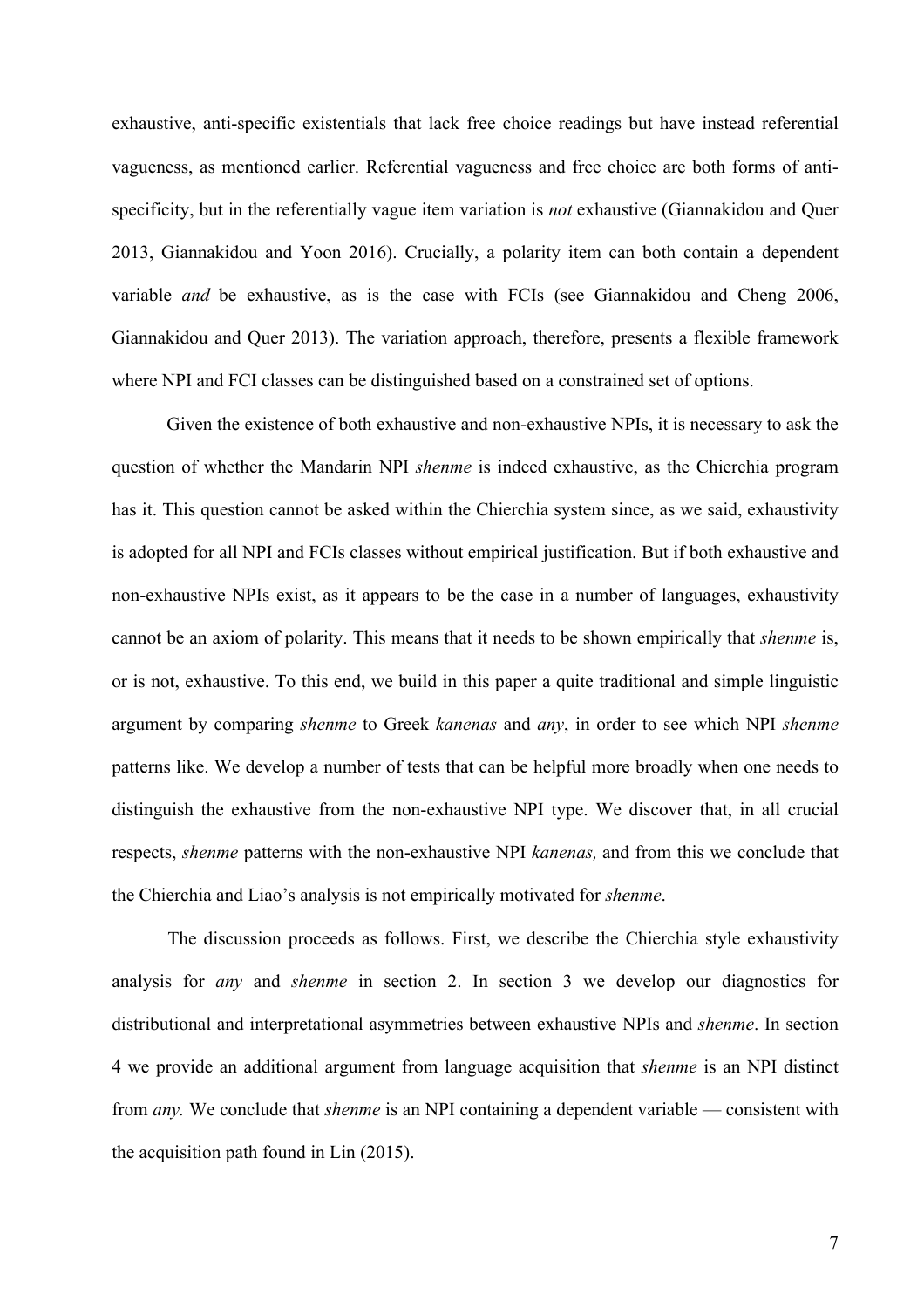# 2 The Chierchia and Liao proposal for *shenme*

The Chierchia program is initiated in Chierchia's 2006 *Linguistic Inquiry* article. It is inspired by Kadmon and Landman's 1993 domain widening idea, and Krifka's 1995 extension of focus scalar semantics to *any* (itself inspired by Fauconier 1974 and Horn's 1976 earlier work on pragmatic scales). Unlike Chierchia, neither Kadmon and Landman nor Krifka propose their theories as general theories of *all* NPIs; rather, they suggest them with reference to *any*. Krifka, in fact, acknowledges two versions of *any*, one that is scalar and exhaustive, and one that is not (emphatic and non-emphatic *any*). There are additional voices in the recent literature supporting that not all uses of *any* are scalar, strong, or exhaustive (Duffley and Larivee 2010, Giannakidou 2011). The objections expressed in these works alone are enough to cast doubt on the exhaustivity enterprise even for *any,* but we will accept the position here for the sake of the discussion. montant propose their theories !p p∈!many of your students complained! ALT ∧ p N  $\frac{1}{2}$  and the chough to cast doubt on the exhaustivity enterprise even

Chierchia's implementation of exhaustivity posits (scalar or domain) alternatives for *any* and therefore all NPIs. Again, unlike his predecessors, Chierchia stipulates two additional devices: (a) a phonologically null counterpart of *only* (O), and (b) a syntactic [+∑] feature on the NPI. <sup>2</sup> The null *only* O has the property below (Chierchia 2006: (19)): It is easy to see that (18a) is equivalent to (18b). The format in  $\mathcal{L}(\mathcal{A})$ 2006, building of the superintent and the system of the scalar of domain and the contract in  $\frac{1}{2}$ between scalar enrichment and adding a silent *only* to the basic meaning. In other words, it is as Putting all the term and the mass of the property velow (Chiefeina 2000,  $\epsilon$ 

(19) a. O<sub>C</sub> [q] = q  $\land \forall p$  [[p $\in C \land p$ ]  $\rightarrow q \subseteq p$ ] (*O* is a mnemonic for *only*: q and its entailment are the only members of C that  $hold<sup>10</sup>$ b.  $\|\phi\|_{S} = O_{C} [\|\phi\|]$ , where  $C = \|\phi\|^{ALT}$ 

O creates exhaustification: when O applies to a proposition  $p$ , we have a reading of  $p$  such that only *p* is true and all stronger alternatives are false. This delivers a contradiction in the positive sentence, which however is too weak to rule out the *ungrammatical* NPIs. Chierchia acknowledges this insufficiency as the following passage shows: "So why is a sentence like (47a) (an NPI-licensing violation) ungrammatical? There is an impasse here between the way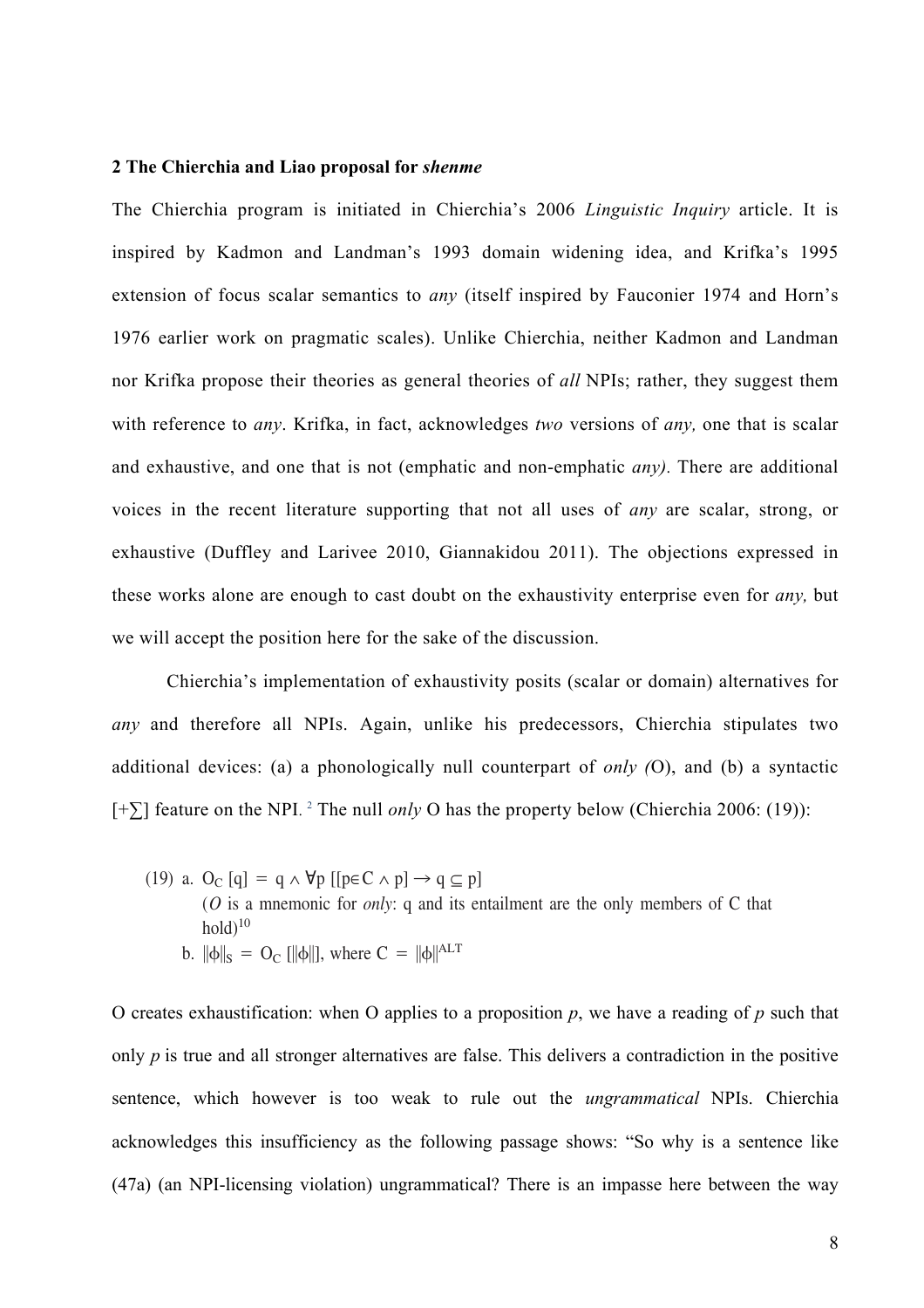domain widening explains the distribution of NPIs (using Gricean principles) and the way such principles are typically taken to work…." (Chierchia 2006: 557). He then posits a lexical entry for *any* (his (51)) where *any* is claimed to have an uninterpretable feature [+σ] (Chierchia 2006: 559), ensuring that *any* will be in the scope of some operator. The [+σ] is a syntactic feature that needs to be checked; and the grammaticality of *any* depends ultimately on checking of the [+σ].

Chierchia and Liao (2015; CL) transfer this analysis to *shenme*, which now involves O and the syntactic feature ( $[\Sigma]$ ) (changed from  $[\sigma]$ ). They posit a typology of indefinites based on the interaction between two syntactic features: a *wh*-feature ([WH]) and ([∑]). In their typology, exhaustivity means having the [+∑] feature, and *shenme* is argued to have it. To explain its use as a question word, which *any* lacks, CL claim that *shenme* has an unconstrained *wh*-feature ([u-WH]). An overview of the system is given below; *shenme* and English items are put in the cell according to their features assumed by the CL system.

|                         | [u-WH] | $[-WH]$ -only | $F+WH$ ]-only |
|-------------------------|--------|---------------|---------------|
| $[u-1]$                 |        | a/some        |               |
| $[+ \sum$ -only         | shenme | anv           | who           |
| -only<br>$\blacksquare$ |        |               |               |

Table 2: Types of NPI-indefinites in Chierchia and Liao<sup>3</sup>

The unconstrained *wh*-feature explains why *shenme* appears as a question word, and in non-*wh* as an NPI. <sup>4</sup> [+∑], on the other hand, predicts *any-*like behavior since, as we said already several times, there is no other factor in the system that could be used to predict variation. The only difference between *any* and *shenme* is that *shenme* is additionally a *wh*-word. Polarity-wise, they are the same. We show next that this parallelism is confronted with a number of empirical challenges — but before we proceed, we want to offer two notes of caution concerning the foundations of the system concerning these two features.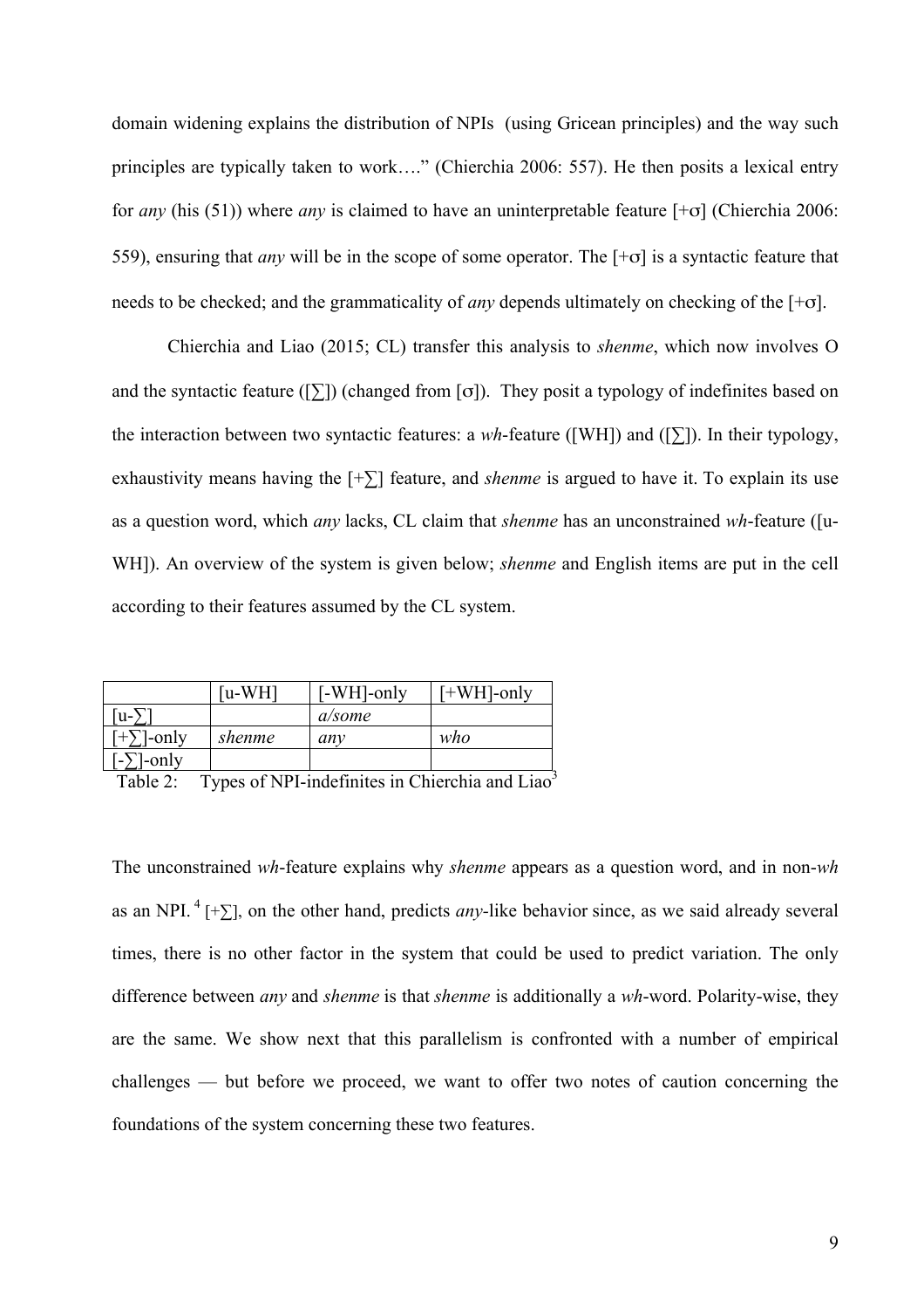The lexical entry of *any* in the Chierchia/CL system contains both covert O and the  $[+ \sum]$ feature — and 'exhaustification' seems to be both these things. Chierchia never clarifies the relation between O and  $[+]$ ; the two appear to 'exhaustify' in two parallel levels (lexical pragmatics, syntax). But if  $[+ \sum]$  is, as we think it is intended to, the syntactic reflex O, and O itself is already syntactically present (as the Chierchia system has it), a systemic redundancy emerges — a problem which, to our knowledge, has not been properly appreciated. In any case, an NPI should walk and talk like *any —* and this will be the starting point in our critique next.

The *wh*-feature seems to likewise be unclear. CL connect the *wh*-feature with question word use, but this cannot be sufficient. The Greek FCI *opjosdhipote*, for instance, has a *wh*feature (*pjos*) but is not used as a question word (Giannakidou 2001, Giannakidou and Cheng 2006). If *wh*-feature means 'used as a question word', morphological *wh*- and interrogative *wh* are collapsed*,* and this overgeneralizes. If all *wh*-words bear [u-WH], similar behaviors are predicted, but Cheng &Huang (1996), Lin (1996, 1999) show the contrary, at least for Mandarin. Giannakidou and Cheng (2006) also show that *wh*-FCI *na-ge* 'which-CL' differs substantially in distribution from *shenme*. It seems thus more reasonable to view grammaticalization of *wh*-forms into NPIs along different paths, not exclusively derivable from *wh-*feature.

Finally, the two features — [WH] and  $[\Sigma]$  seem to bear no relation to one another. It is a mere coincidence that *any* lacks the *wh*-feature, and that *shenme* has it. This, in effect, renders the entire class of indeterminate NPIs (which have the *wh*-feature *and* are NPIs) accidental too. In the competing theory of dependent variable, by contrast, the indeterminate class emerges as prime material for NPI-hood because *wh*-words already denote dependent variables. We come back to this point in section 4.

We move on now to compare *shenme* and *any*. Remember, the CL account predicts only one kind of NPI, i.e. the [+∑] NPI exemplified by *any*. What is at stake is whether the decision to extend the [+∑] of *any* to *shenme* is justified empirically. Since there is no other dimension of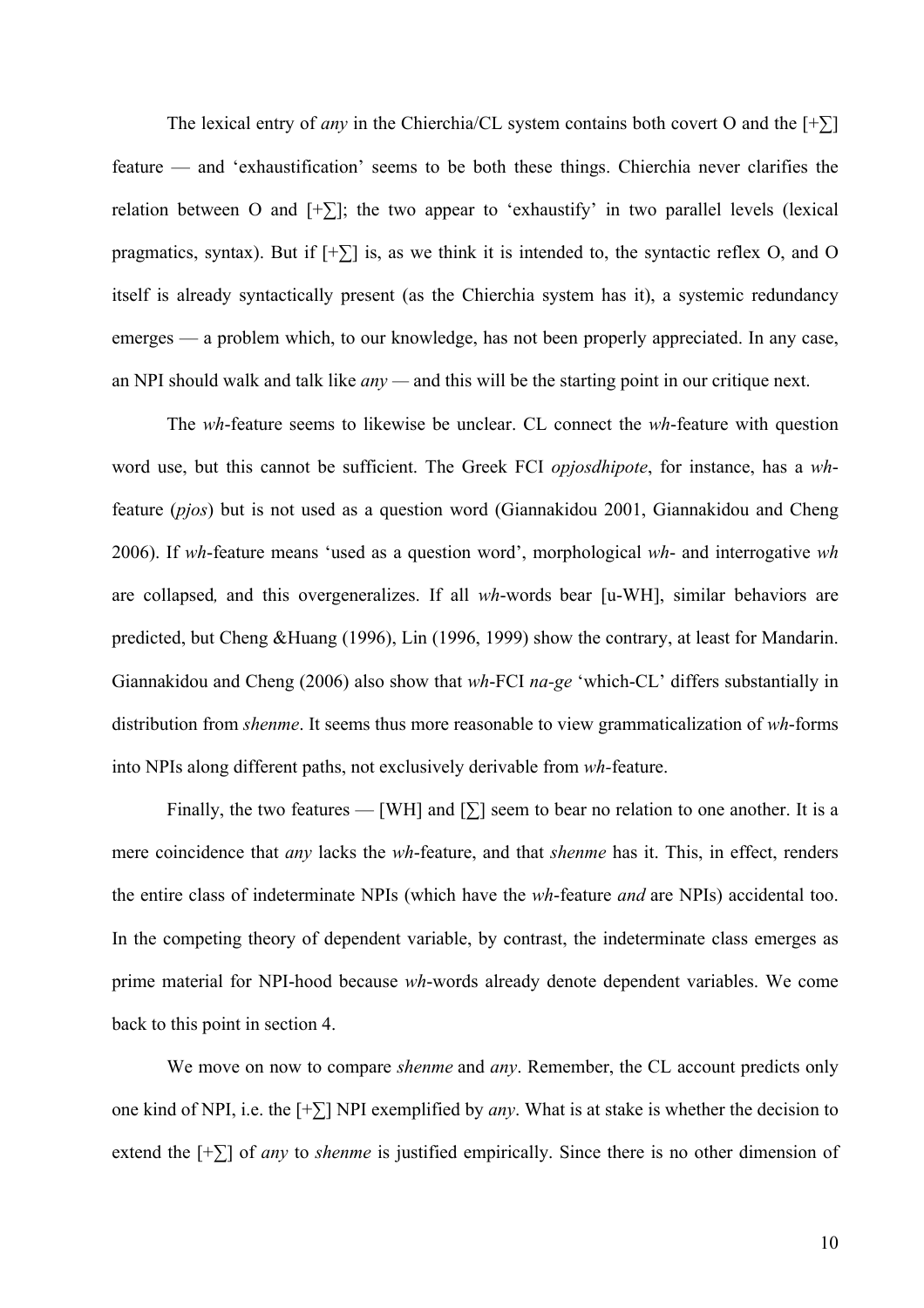variation, the CL prediction is that the behaviors of *shenme* and *any* should be identical in polarity contexts. This prediction is not borne out. While both *any* and *shenme* appear in nonveridical contexts (cf. Table 1), we find systematic (also distributional) contrasts in these contexts between the two, suggesting that we are dealing with different types of NPIs.

## **3** *Shenme* **is not exhaustive but referentially vague: six diagnostics**

What are the crucial properties of *any* that reveal its exhaustive nature, and which we can use as properties that exhaustive NPIs should have? We have already mentioned one core fact: *any* has free choice meaning, and free choice meaning is exhaustified — that much all analyses agree on: either Chierchia style, as in Aloni (2007), Menéndez-Benito (2010), or via a presupposition of exhaustive variation as in Giannakidou 1998, 2001, Giannakidou and Cheng (2006), Giannakidou and Quer (2013). What matters for our purposes is that the behavior of FCIs and exhaustive NPIs can be used as the empirical measure for identifying a set of diagnostics for [+∑] bearing polarity items.

We list core properties of *any* below:

- 1. *Any* and FCIs have universal-like (*whatsoever*) readings with modals, conditionals, and imperatives.
- 2. *Any* and FCIs can be subtrigged with a relative clause in an otherwise veridical sentence. In this case again the *whatsoever*-reading arises.
- 3. *Any* and FCIs have supplementary uses, again akin to *whatsoever*.
- 4. *Any* and FCIs are implausible with universal modal verbs.

If *shenme* has [+∑], and since there is no other factor of variation, it should behave on a par with *any.* Based on above, we build six diagnostics — but find that *shenme* has the opposite behavior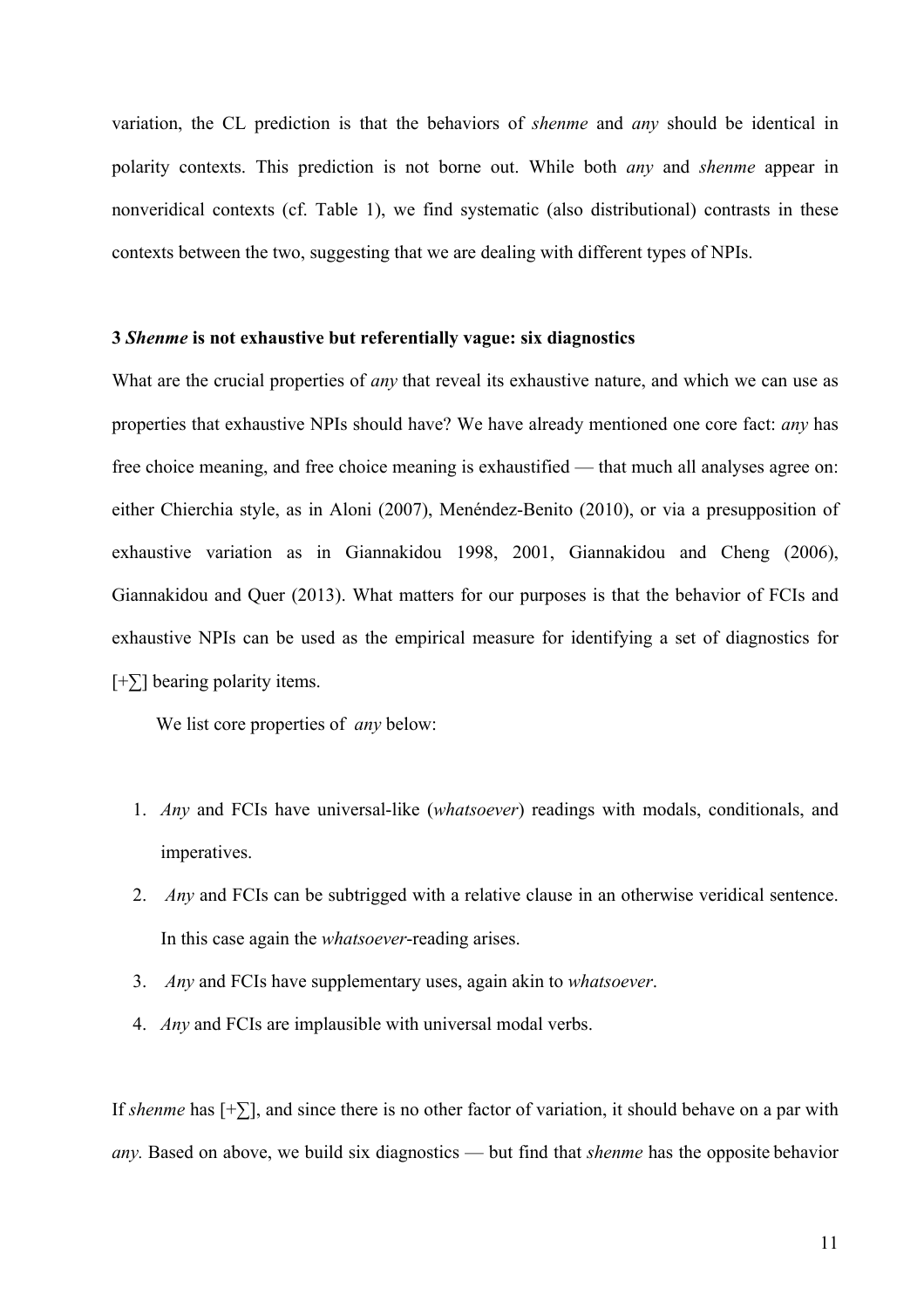from *any* patterning with the non-exhaustive Greek *kanenas* and Korean *rato*-NPIs, which have been explicitly argued to lack  $[+\Sigma]$  (Giannakidou and Yoon 2016).

### **3.1** *Shenme* **does not receive indiscriminative reading in conditionals**

We start with *if-*clauses. The conditional is a good environment for *shenme* (Cheng 1994, Cheng and Huang 1996, Lin 1996, 1998), NPIs and FCIs. In some cases, crucially, only the free choice reading is available. Here is a variant of an example due to Larry Horn (2005), where a*ny* triggers the so-called *indiscriminative, just any* reading (see Haspelmath 1997, also recent discussion in Duffley and Larivee 2010):

(10) If you sleep with (just) anybody you are not being very selective.

*Shenme*/*kanenas* cannot convey the indiscriminative reading, while the item *renhe* — which arguably has free choice usage (Cheng and Giannakidou 2013) — and Greek FCIs can.

- (11) Ruguo ni neng he renhe/\*shenme ren shui, na ni hai if you can with FCI/\*NPI person sleep than you yet zhenshi bu tai tiaoti. really be not very selective 'If you can sleep with any person, then you are not very selective though.'
- (12) An koimasai me opjondipote/\*kanenan, den ise ke poly epilektikos. If sleep.2sG with FCI/\*NPI, not be.2sG very selective 'If you are sleeping with (just) anybody you are not being very selective.'

Hence, though *any*, *kanenas*, *shenme*, *renhe*, *opjosdhipote* all appear in conditionals, *any, renhe*, and *opjosdhipote* produce the *just-any* reading — while *shenme/kanenas* do not.<sup>5</sup>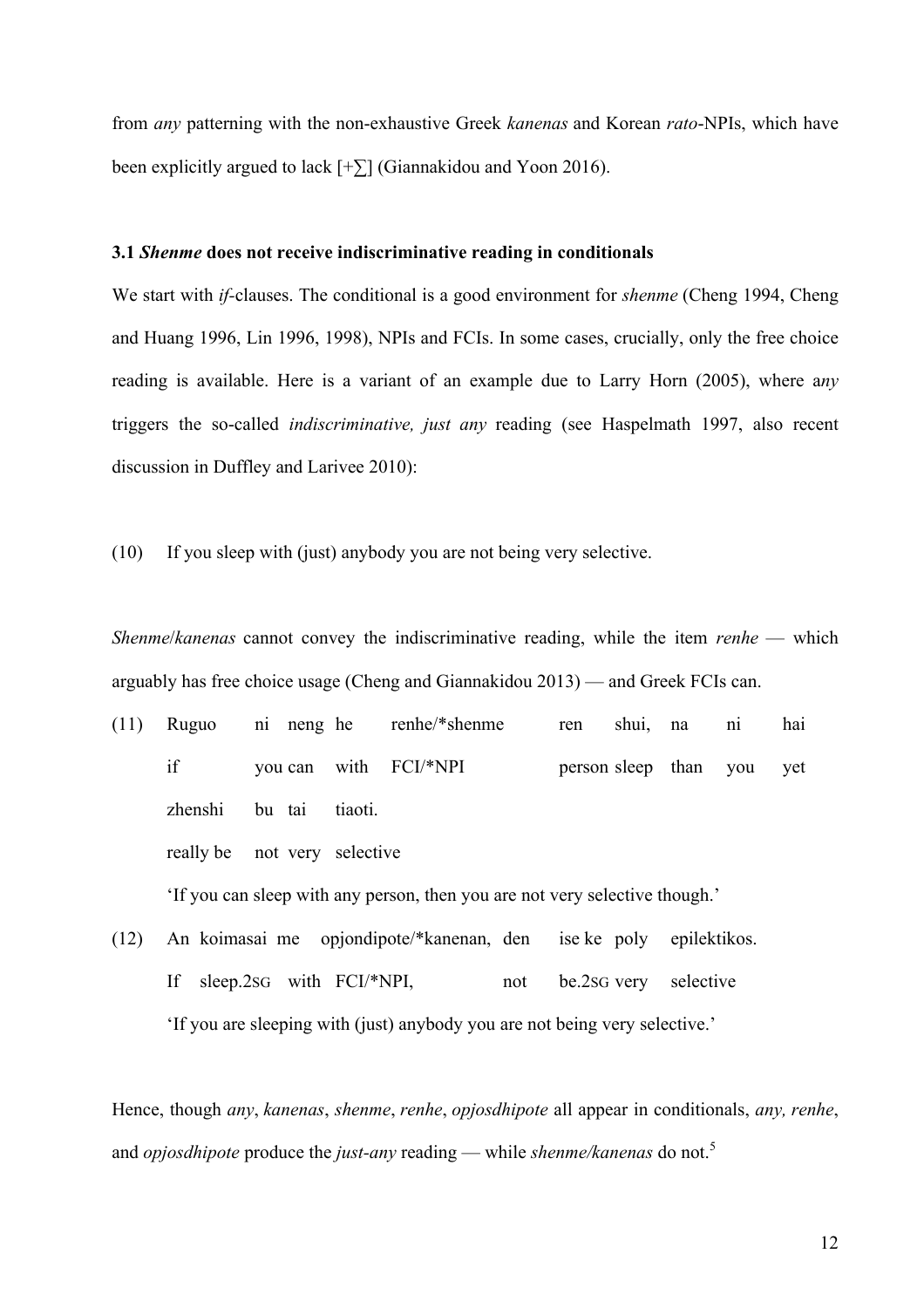### **3.2** *Shenme* **does not exhaust options in imperatives**

Li (1992), Lin (1996, 1998) observe that *shenme* appears in imperatives.<sup>6</sup> Greek NPIs also appear, but contrast with FCIs (Giannakidou and Quer 2013, Giannakidou and Yoon 2016):

(13) Fae kanena glyko! eat NPI cookie 'Eat a cookie!'

(14) Fae opjodhipote glyko! eat FCI cookie 'Eat any cookie whatsoever!'

The Greek FCI and *any* induce a reading where the addressee comes to the dessert table with a great appetite, and the speaker invites her to try every option if she wishes to. In such a context, the options are exhaustified (in whatever manner one choses to do that, as we said earlier). By contrast, with *shenme* or *kanena* we have weaker invitations to eat a cookie, it doesn't matter which one. In a context where some cookies are off limits (say, the ones to the left of the table because they are reserved) only the NPI versions are good:

- (15) Fae kanena/ #opjodhipote glyko; ala oxi afta giati ine gia tin Mary. eat NPI/#FCIcookie; but not these because arefor the Mary 'Eat a cookie (#any cookie); but not these ones because they are for Mary.'
- (16) Chi dian shenme binggan ba; dan bie chi na-xie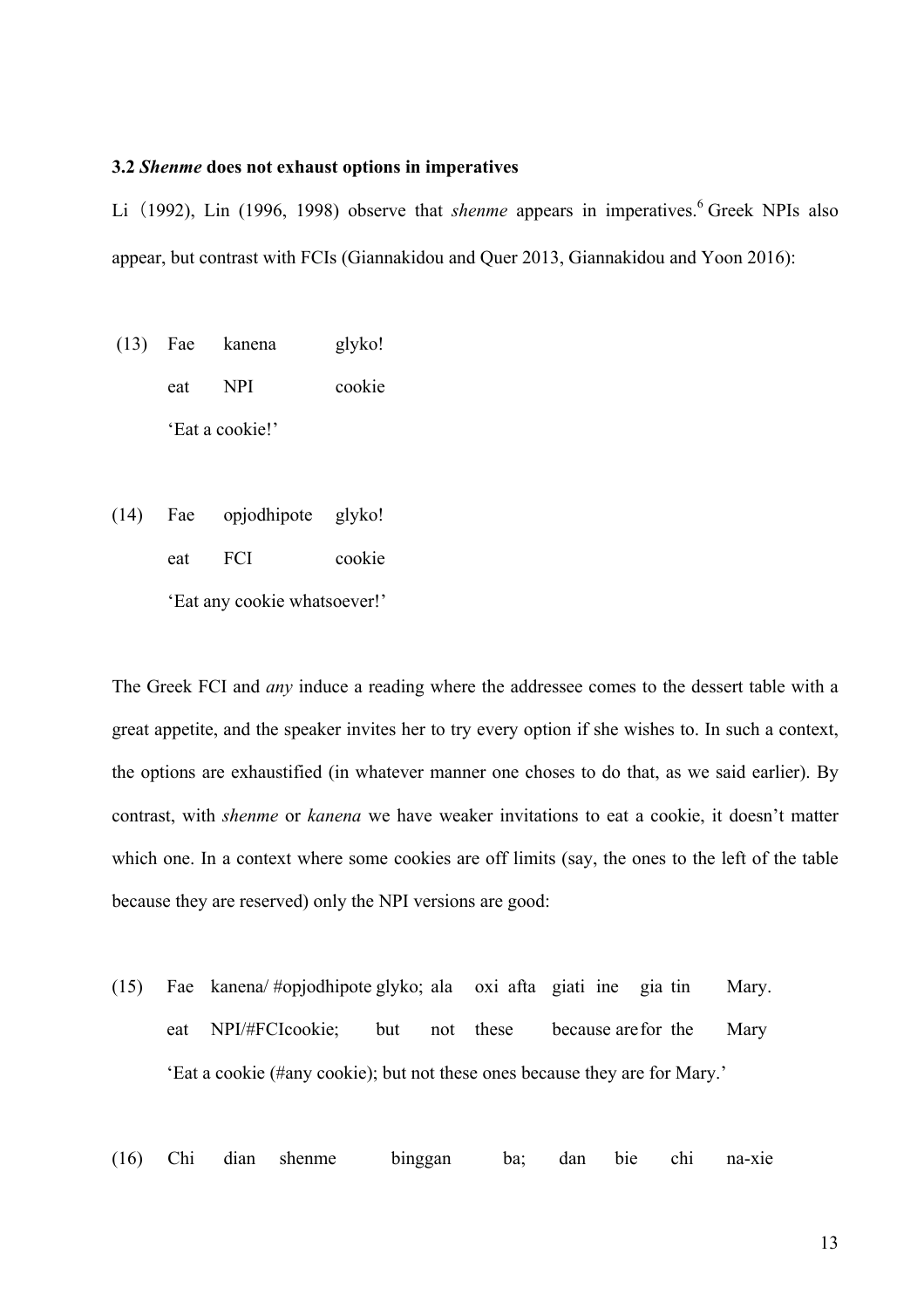| eat CL  | NPI           | cookie                                                                    |              | PART but not eat | that-CL |
|---------|---------------|---------------------------------------------------------------------------|--------------|------------------|---------|
| yinwei  | tamen shi liu |                                                                           | gei Mali de. |                  |         |
| because |               | they be reserved for Mary PART                                            |              |                  |         |
|         |               | 'Eat some cookies; but not those ones one as they are reserved for Mary.' |              |                  |         |

(17) Eat any cookies (whatsoever); #but not those ones as they are reserved for Mary.

Notice the contrast with *any: shenme/kanenas*, unlike *any,* are fine in contexts required not to exhaust all options.

# **3.3** *Shenme* **has** *referential vagueness* **in modal contexts**

As reported by Li (1992) and Lin (1998), *shenme* appears in modal contexts — and receives a reading that is referentially vague, as mentioned earlier. *Any*, on the other hand, is impossible in this reading. We designated the reading earlier with 'some or other', but here we use 'but I don't know what' to bring more accurately the non-knowing aspect of it:

- (18) Yuehan zuotian haoxiang mai-le shenme/\*renhe shu. John yesterday probably buy-PREF NPI/\*FCI book 'John probably bought some/#any book yesterday (and I don't know what book it was).'
- (19) I Ariadne isos/bori na agorase xthes kanena/#opjodhipote vivlio. the Ariadne maybe/might SUBJ bought.3SG yesterday NPI/#FCI book 'Ariadne maybe bought some/#any book yesterday (and I don't know what book it was).'
- (20) I Ariadne malon/prepei na agorase xthes kanena/#opjodhipote vivlio. the Ariadne probably/must SUBJ bought.3SG yesterday NPI/#FCI book 'Ariadne probably bought some/#any book yesterday (I don't know what book it was).'

14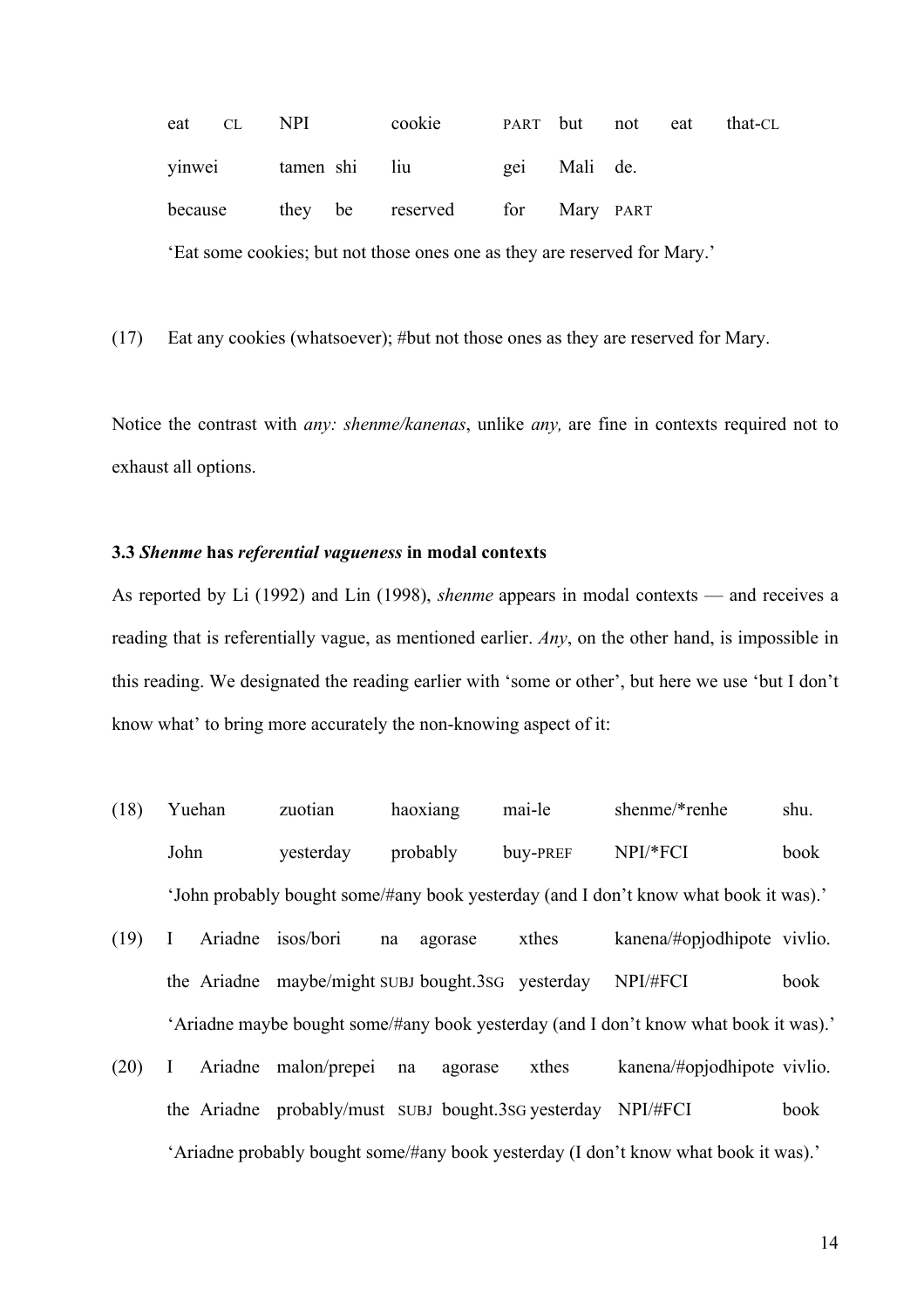In Greek, we give examples with both modal verbs and adverbs (which could also co-occur). Importantly, *any* is odd in this context, as we see. The reading of referential vagueness is a reading "where the speaker does not have a particular individual in mind, is not sure about it" (Giannakidou et al. 2014:12), or if she simply feels that identity doesn't matter. As Alonso-Ovalle and Menéndez-Benito (2013) put it, the speaker is ignorant about 'knowing who', and Haspelmath says that "with non-specific phrases, whose referents are not identifiable in principle, the question of identifiability by the speaker does not even arise." (Haspelmath 1997:45). All this is true for FCIs too— but in addition FCIs have exhaustive variation, which *kanenas* and *shenme* were shown to lack; recall the imperative example (see Giannakidou and Yoon 2016 for the same pattern with Korean *rato*-NPIs).

With referential vagueness, we have a mere requirement that there be SOME variation, as shown in the definition of referential vagueness that we adopt (Giannakidou and Quer 2013):

## (21) *Referential vagueness: presupposition of SOME variation*

(i) A sentence containing a referentially vague indefinite  $\alpha$  will have a truth value iff:  $\exists w_1, w_2 \in W: [\![\alpha]\!]^{w_1} \neq [\![\alpha]\!]^{w_2}$ ; where  $\alpha$  is the referentially vague indefinite.

(ii) The worlds  $w_1$ ,  $w_2$  are epistemic alternatives of the speaker:  $w_1$ ,  $w_2 \in M$ (speaker), where M(speaker) is the speaker's belief state, the worlds compatible with what she believes/knows.

(iii) The speaker does not know which value is the actual value. (vagueness, ignorance)

Referential vagueness, as we see, expresses the epistemic indeterminacy of the speaker regarding the value of  $\alpha$ . The epistemic state of the speaker is modeled standardly as a set of worlds M (speaker) compatible with what the speaker knows or believes in the base world w. The speaker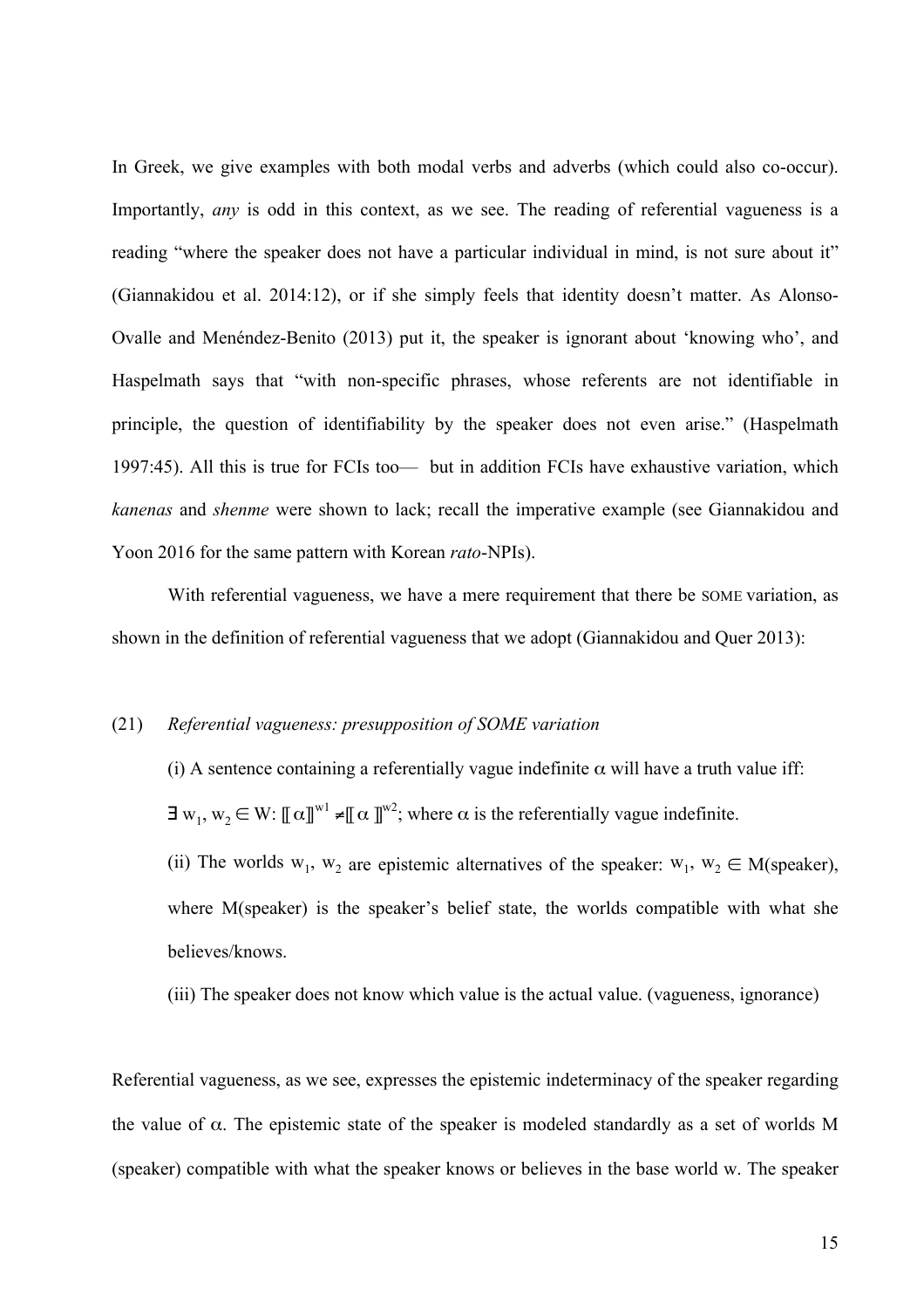is in a state of referential vagueness if she has at least two possibilities in mind as values for  $\alpha$ . Referential vagueness is thus a *minimal c*hoice, not exhaustive choice. If the speaker has this minimal choice, she cannot know which value is the actual one, and this captures the 'ignorance' effect — though we do not, strictly speaking, talk about ignorance since speakers have choices between possibly known values. Referential vagueness is more accurately understood as indeterminacy of reference rather than ignorance, which implies complete lack of knowledge. Most importantly, it is distinct from free choice which imposes exhaustive variation (i.e. replacing the existential quantifier with a universal in the definition above). Space prevents us from expanding here, and further technical details are not crucial anyway.

To go back to our initial examples (18), (19), and (20), if *any* and *shenme* are both  $[+ \sum]$ and nothing else, we cannot explain why *any* is odd but *shenme* (and *kanenas*) are fine. The difference again reveals a contrast in requiring (*any*) or not (*shenme*) to exhaust all values.

#### **3.4** *Shenme* **does not allow subtrigging**

In veridical simple past sentences, both *any* and *shenme* are ungrammatical (as observed with all NPIs). However, *any* improves when modified by a relative clause – a phenomenon known as *subtrigging* (LeGrand 1975). In subtrigging, *any* is interpreted again exhaustively (see some classic discussion in Dayal 1997, Giannakidou 2001, Horn 2005). *Shenme* and *kanenas*, crucially*,* are unacceptable, and we add the *rato*-NPI which shows the same behavior.

(22) John bought any book \*(that he could find).

(23) \*Yuehan mai-le (ta neng zhao-dao de) shenme shu. John buy-PERF he can find-PERFREL NPI book Intended: 'John bought any book he could find.'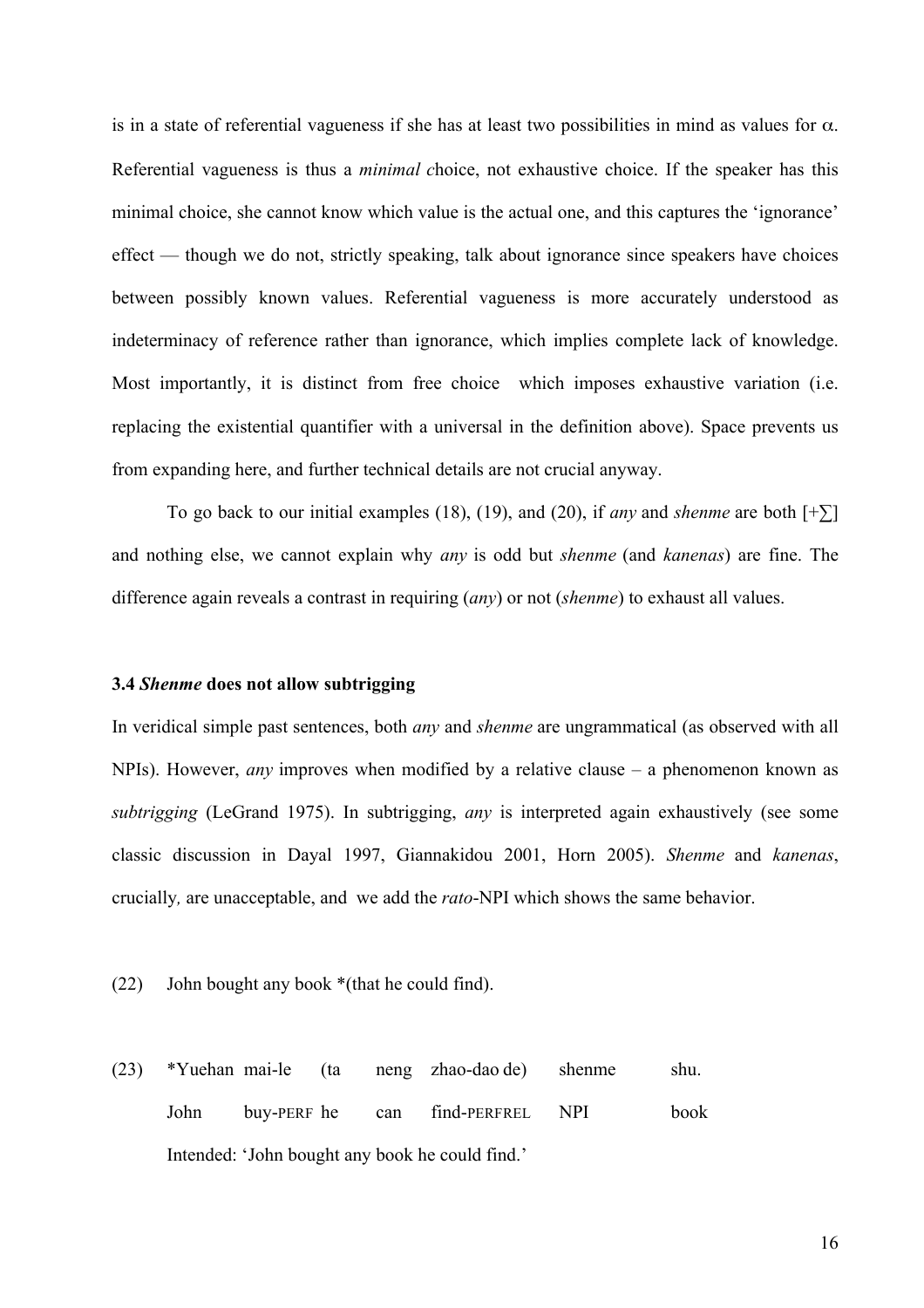- (24) \*O Janis aghorase kanena vivlio (pou vrike stin aghora). the John bought.3SG NPI book REL found.3SG in-the market Intended: 'John bought any book that he found on the market.'
- (25) \*Con-un ku-ka palkyenha-n etten-chayki-rato sa-ss-ta. John-TOP he-NOM found-REL NPI.book buy-PST-DECL Intended: 'John bought any book that he found.'

Thus, *kanena, rato*-NPI and *shenme* form a class of NPIs that do not get subtrigged, unlike *any.*  They contrast also with the exhaustive *renhe* in Mandarin and *opjodhipote* in Greek, which can undergo subtrigging in veridical contexts as expected:

- (26) Yuehan mai-le \*(ta neng zhao-dao de) renhe shu. John buy-PERF he can find-PERF REL FCI book 'John bought any book he could find.'
- (27) O Janis aghorase opjodhipote vivlio \*(vrike stin aghora). the John bought.3SG FCI book found.3SG in-the market 'John bought any book that he found on the market.'

Hence, the subtrigging diagnostic reveals another difference between the *shenme* NPI class and *any* that doesn't follow from the  $[+]$  analysis.

## **3.5** *Shenme* **cannot be used in supplementary contexts**

Exhaustive NPIs and FCIs exhibit supplementary use (Horn 2005); but non-exhaustive NPIs do not. Regardless of what the proper analysis is, it suffices to see the asymmetry between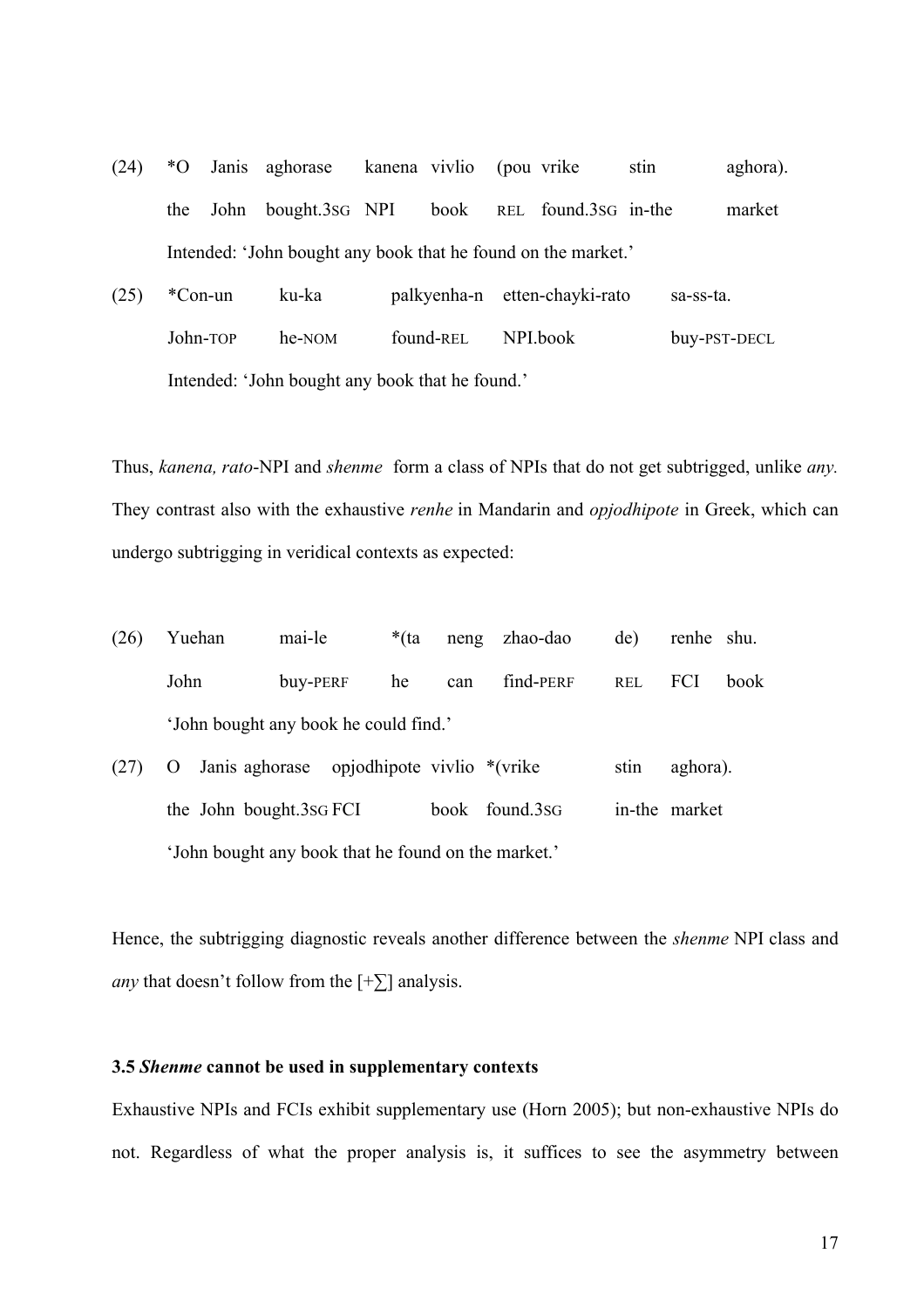exhaustive *any/renhe* and FCIs, on the one hand, and non-exhaustive NPIs *kamia/shenme* and *rato*-NPIs, on the other.

- (28) Pick a card, any card! [English]
- (29) Pare mia karta, opjadhipote/#kamia karta! [Greek] take.IMP.2SG one card, FCI/#NPI card 'Take a card, any card!'
- (30) Tiao yi-zhang ka ba, renhe/#shenme ka! [Mandarin] pick one-CL card PART FCI/#NPI card 'Pick a card, any card!'
- (6) Khatu-lul hana kolla-la, etten-khatu-na/#etten-khatu-rato. [Korean] card-ACC one pick-IMP FCI.card/#NPI.card 'Pick a card, any card.'

*Shenme, kamia, rato-*NPIs again form a natural class, opposing *renhe* and [+∑] bearing *any*.

# **3.6** *Shenme* **is fine with universal modal verbs**

Exhaustive NPIs and FCIs are known to be implausible with universal modal verbs (Giannakidou and Quer 2013, Menéndez-Benito 2010); but *shenme* and Greek NPIs are fine in these contexts (recall also the examples in 3.3.):

(7) a. #Ariadne must marry any lawyer. [English]

18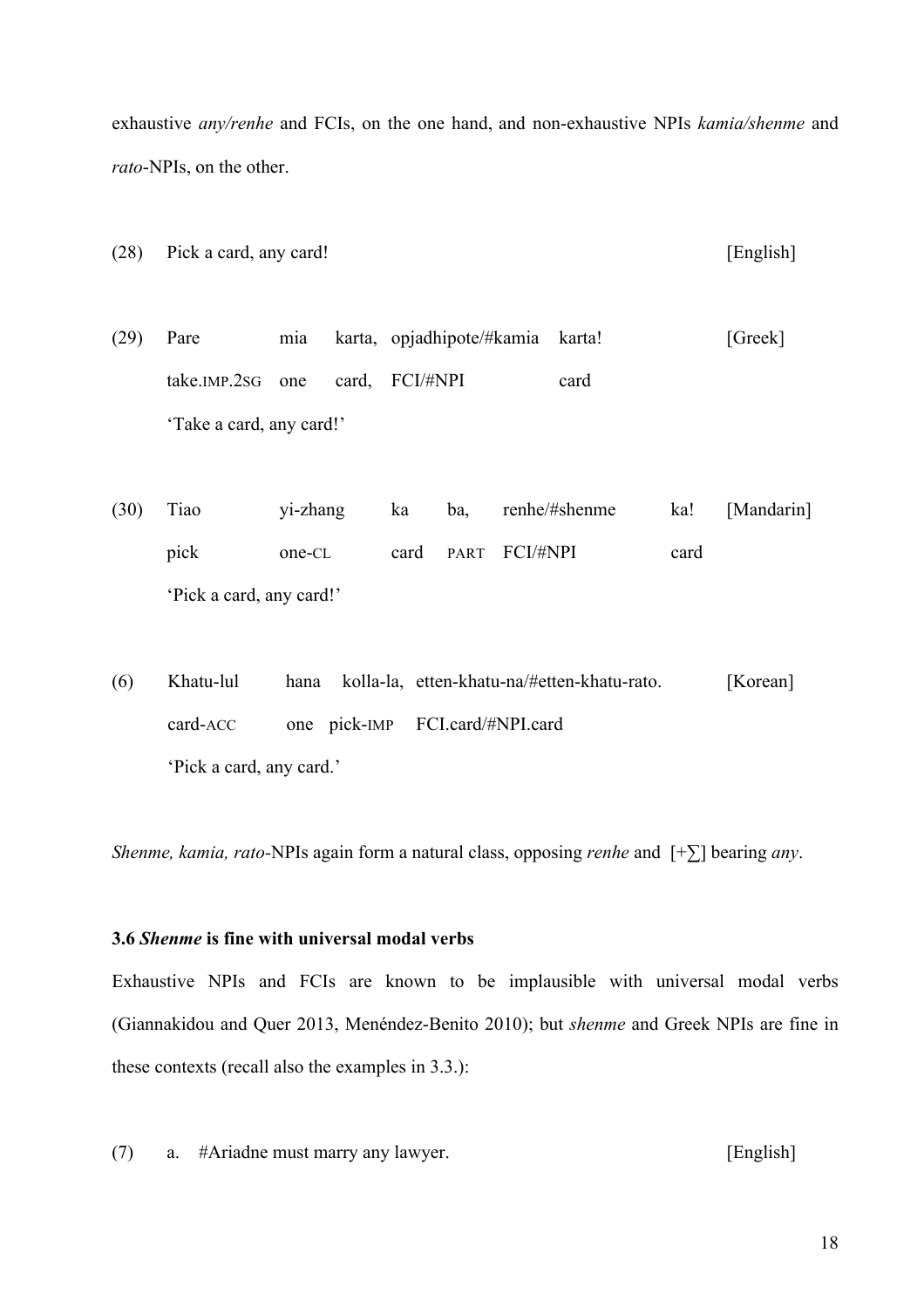- b. #I Ariadne prepi na pandrefti opjondhipote dikigoro. [Greek] the Ariadne must SUBJ marry FCI lawyer Intended: 'Ariadne must marry any lawyer.'
- c. #Ta bixu dei jia gei renhe lvshi. [Mandarin] she must necessarily marry for FCI lawyer Intended: 'She must marry any lawyer.'
- (8) I Ariadne prepi na pandrefti kanena dikigoro. [Greek] the Ariadne must SUBJ marry NPI lawyer 'Ariadne must marry a lawyer (to get out of financial trouble; I don't know who).'
- (9) Ta bixu dei jia gei shenme lvshi cai neng [Mandarin] she must necessarily marry for NPI lawyer then can jiejue jingjishangde kunnan. solve financial trouble

'She must marry some lawyer to get out of financial trouble (I don't know who).'

The same pattern is attested with *rato*-NPIs (Giannakidou and Yoon 2016):

(10) Maria-nun {amwu/etten}-pyenhosa-hako-rato kyelhonhay-yahan-ta. [Korean] Maria-TOP NPI.lawyer marry-must-DECL 'Maria must marry some lawyer (to get out of financial trouble; I don't know who).

The literature agrees that the reason why *any*, *renhe* and FCIs are not allowed with universal modals is that they license an exhaustive reading which is implausible (Menendez-Benito 2010,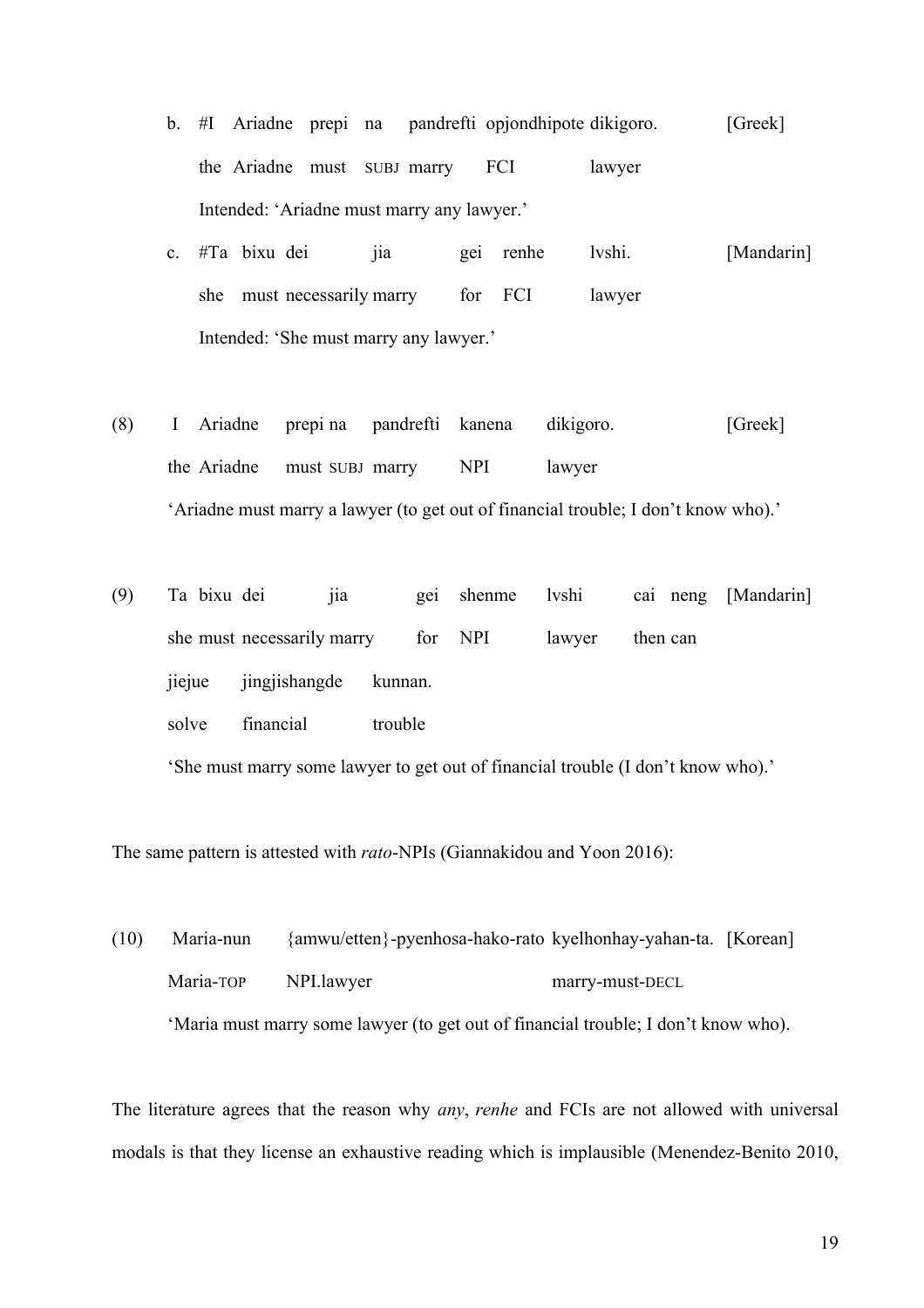Giannakidou and Cheng 2006; Giannakidou and Quer 2013, Giannakidou and Yoon 2016 for why it that; the precise details are not crucial to our argument). In contrast, *kanena/shenme/rato* are grammatical, receiving existential interpretation: the sentences with the NPIs are true in a context where the family is in dire financial situation, and Ariadne (or Maria) must save the family by marrying a rich guy, e.g., a lawyer.

The contrastive behaviors of exhaustive NPIs, and the *shenme/kanenas* NPIs can be replicated with epistemic universal modals. Consider the context in which the speaker is talking with John, noticing that he is well informed about Mary's illness:

- (11) a. #She must have talked to any doctor. [English] b. #Prepi na milise me opjondhipote giatro. [Greek] must SUBJ talk with FCI doctor Intended: 'She must have talked to any doctor.' c. #Ta kending he renhe yisheng tan-guo-le. [Mandarin] she must with FCI doctor talk-COML-PERF Intended: 'She must have talked to any doctor.'
	- b. Prepi na milise me kanenan giatro. [Greek] must SUBJ talk with NPI doctor 'She must have talked to a doctor (I don't know who).'

(12) a. She must have talked to a doctor. [English]

b. Ta kending he shenme yisheng tan-guo-le. [Mandarin] she must with NPI doctor talk-COML-PERF 'She must have talked to some doctor (I don't know who).'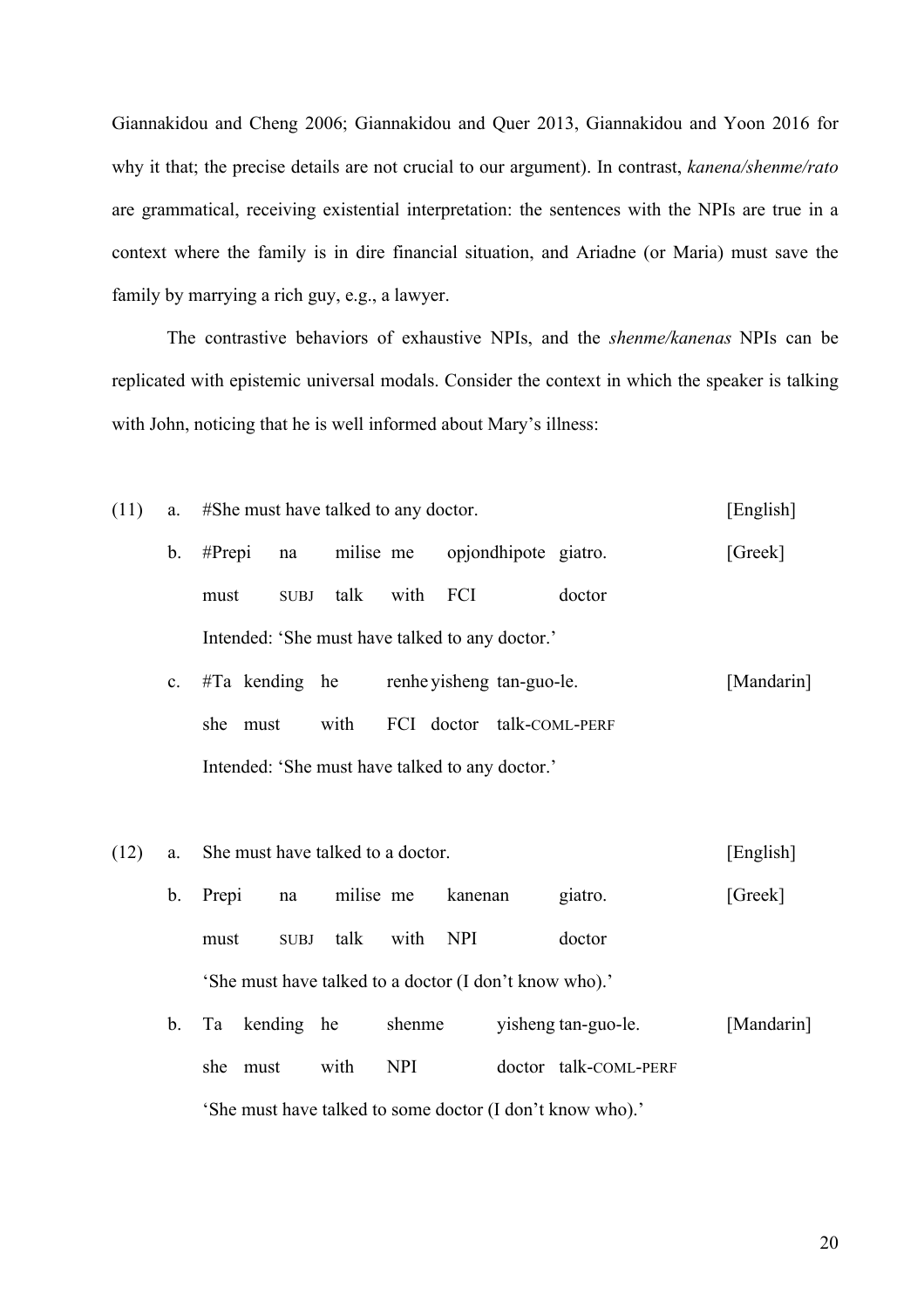We see again that *any*, *renhe* and FCIs are implausible given that hospitals have many doctors and that, in order to be informed about someone's illness, you don't need to talk with *all* doctors. The NPI statements, on the other hand, simply say that Mary talked to some doctor unspecified to the speaker. This is the weaker, referentially vague reading.

### **3.7 Summary**

In summary, our *shenme* specific and cross-linguistic data show that *any* and *shenme* do not belong to the same class of NPIs. We put together a number of tests, and found *shenme* to pattern with non-exhaustive NPIs in Greek and Korean, receiving the reading of referential vagueness, which is presupposition of *non*-exhaustive variation*.* The [+∑] analysis of CL cannot predict the differences we identified here. Notice also that, in Mandarin, we did find an item that behaves like [+∑] bearing *any— renhe.* In the next section, we offer one more argument against a unifying analysis of *shenme* and *any* based on child language data.

### **4 An argument from language acquisition: dependent variable**

Lin (2015) hypothesizes that if *any* and *shenme* represent the same kind of NPI, it is highly likely to observe similar developmental pathways during the acquisition. However, corpus data collected from spontaneous child speech in the CHILDES database (MacWhinney 2009) show the opposite. Consider first the graph below, in which the distribution of *any* and *shenme* in child language development is presented (adapted from Lin 2015: Chapter VI: Figure 11 and 12). Darker colors stand for stronger negative environments.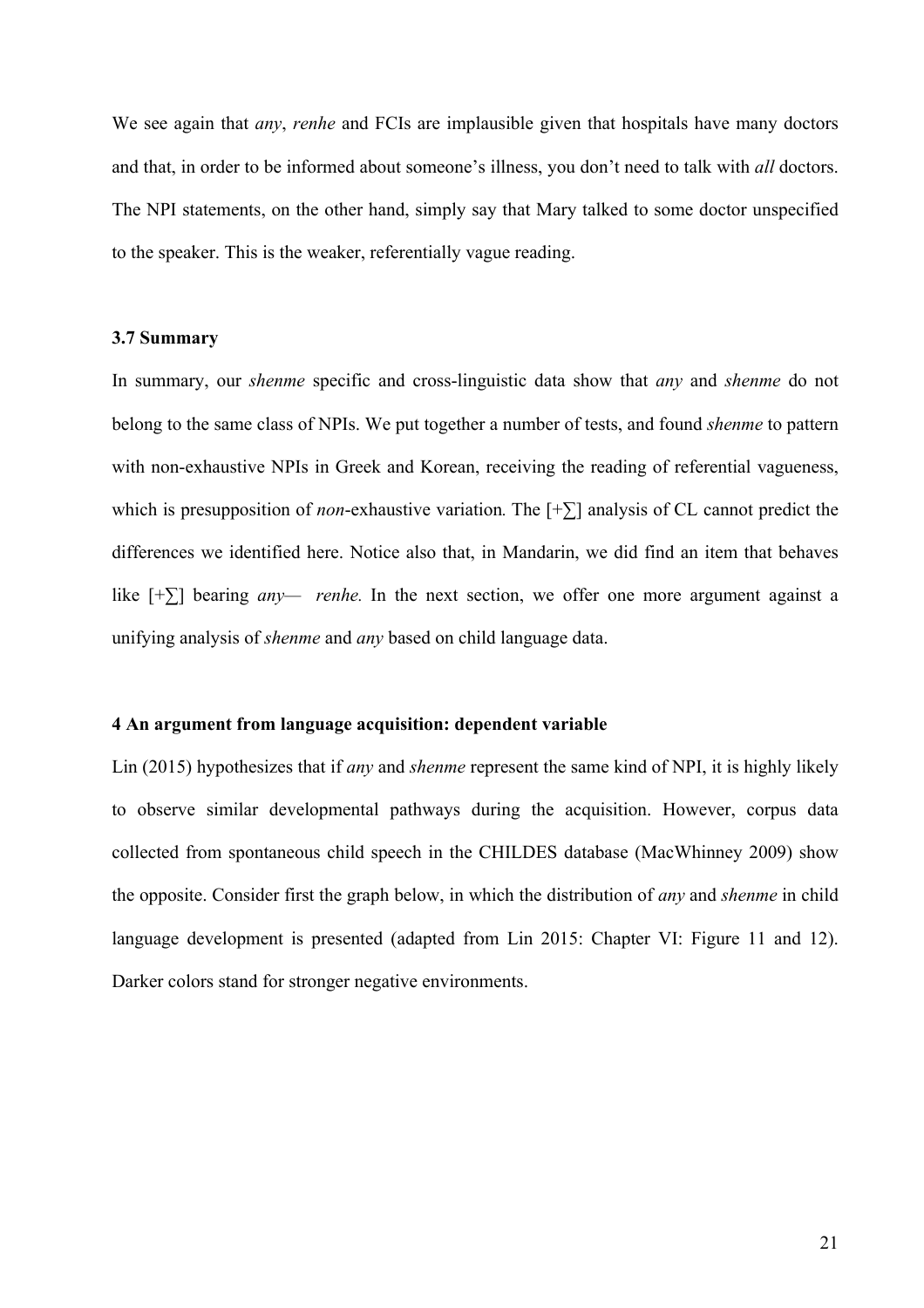

Figure 2: Distribution of *any* and *shenme* in child language development

The graph demonstrates that in both child English and child Mandarin two distinct stages are attested in the acquisition of the NPIs, both with age four as a watershed. <sup>7</sup> For *any*, it is found that children start out using it either in the scope of a sentential negation or in polar questions while also using it in non-negative nonveridical contexts besides polar questions (e.g. in conditionals) approximately after the age of four. After this age, children are also capable of using *any* as having a free choice interpretation.<sup>8</sup> Mandarin children's acquisition of *shenme*, on the other hand, exhibits a different learning pattern: they start out using *shenme* almost only in *wh*-questions as expressing a question meaning but switch to a broader analysis of the NPI such that they also use *shenme* in a variety of nonveridical contexts that are not *wh-*questions later on.

According to Lin et al. (2014) and Lin (2015), the learning pathway of *shenme* can be explained if along with *kanenas*, *shenme* is an NPI that contains a *dependent* variable. Cheng and Giannakidou (2013) and Giannakidou and Cheng (2006) already claimed that Mandarin FCIs, including *renhe* have dependent variables (of type *i*). Lin and Lin et al. generalize this position to argue that the Mandarin NPI *shenme* also contains dependent variables (of the type *e*).

What does it mean for a variable to be dependent? This question is discussed in detail in Giannakidou (1998, 2011) and Giannakidou and Quer (2013), and we offer only a brief outline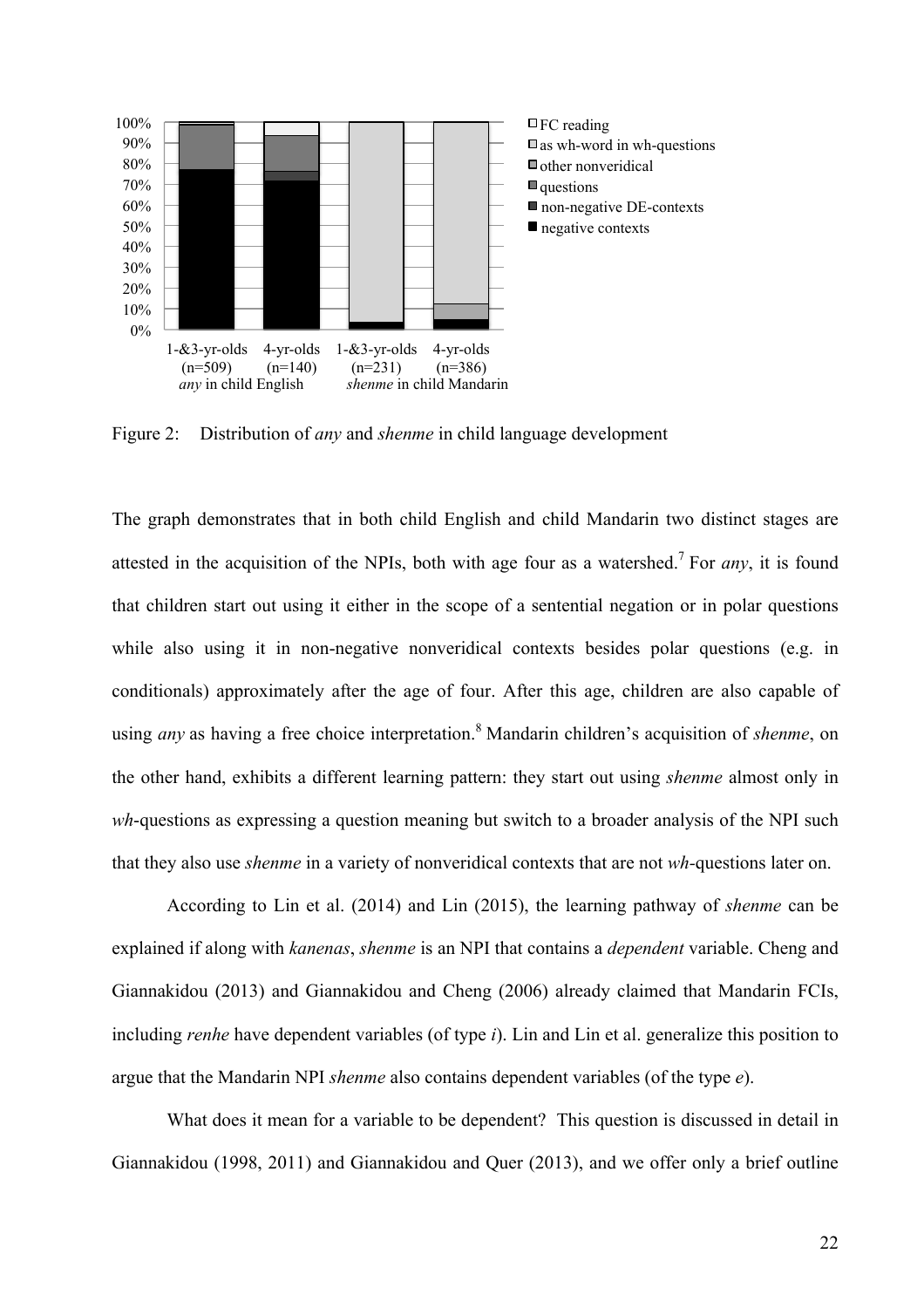here. The discussion of dependent variable, it must be noted, starts with work by Farkas (1998) on distributive reduplicated indefinites in Romanian. A dependent variable, broadly speaking, is one whose assignment function is constrained. A useful example to understand the idea is the gender presupposition on pronouns suggested by Heim (2008). *He* and *she*'s assignments are constrained to domains with only male or female values.

Anaphoric variables are also constrained in that they must identified with an antecedent — but unlike Heim's gender presupposition, the anaphoric variable's constraint requires that there be a higher element to 'license' the variable. (Progovac 1994 in fact treats NPIs as syntactic anaphors.). Reinhart and Reuland 1993, in the same spirit, offer an account where Conditions A and B govern the well-formedness and interpretation of reflexive predicates, and this in turn constrains the possible assignments of values to variables. Their approach is among the first to motivate semantic and syntactic constraints working together to restrict and predict distribution. Likewise, a distributive variable (*The boys ate two cookies each*) is constrained by the need to have a plural antecedent: \**John ate two cookies each* (see Henderson 2012, Farkas 1998, and Pereltsvaig 2008); and a controlled subject (as recently argued in Grano 2011) is also dependent and in need to be licensed by a higher subject.

In all these cases, the dependent variable creates a *semantico-syntactic* dependency at the logical form, and establishes a syntactic dependency ('licensing') that is motivated semantically. Framing the discussion of (at least some) NPIs in this context, as Giannakidou 1997, 1998 suggested, allows us to reduce a portion of polarity phenomena in language to constraints on how variables are interpreted, which we know are operative in grammar anyway. Giannakidou defines the dependent variable relevant for the NPI as *non-deictic,* i.e. the variable cannot be interpreted as a free variable (Giannakidou 2011):

### (13) Dependent *non-deictic* variable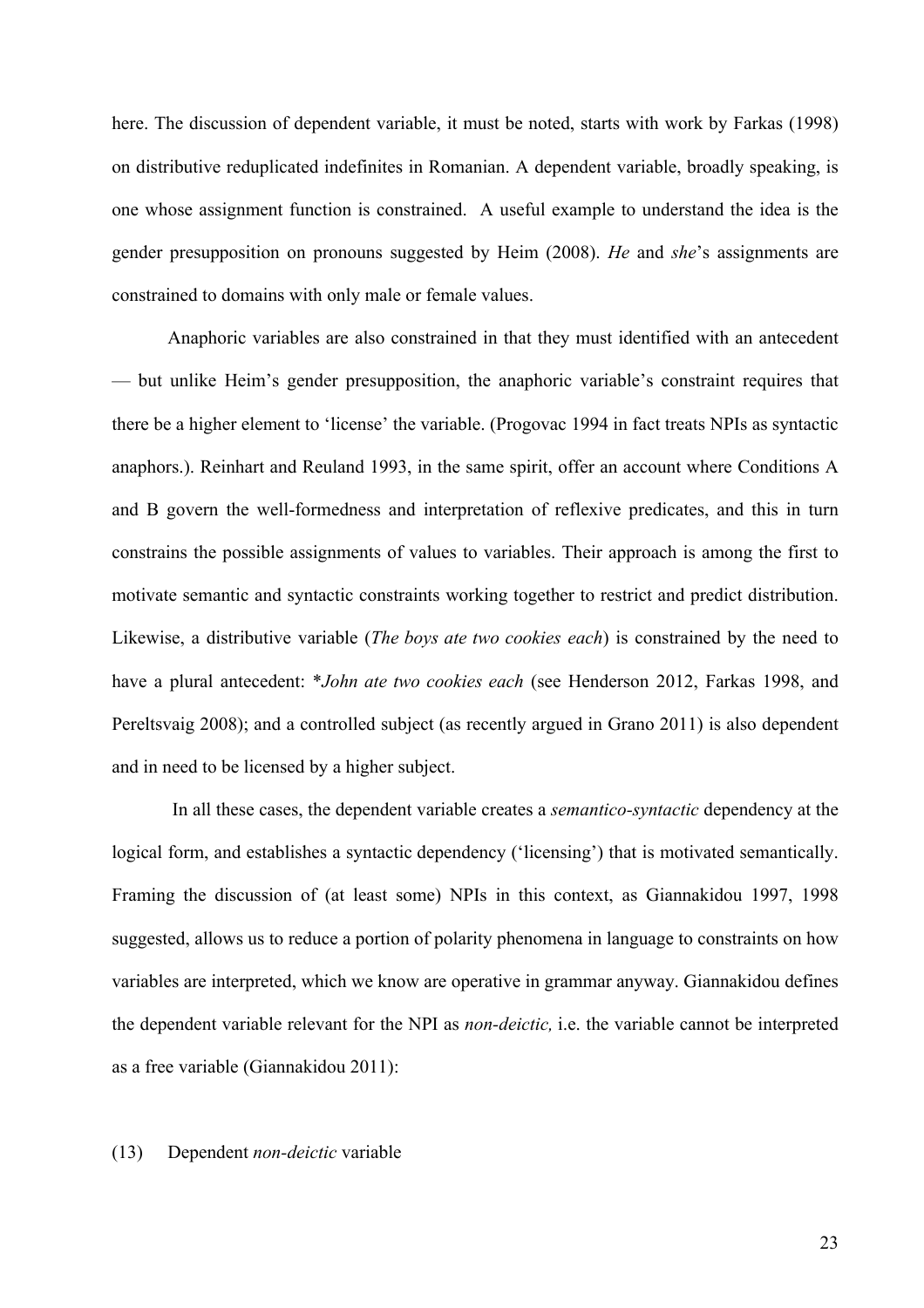A variable  $x_d$  is dependent iff the  $x_d$  cannot be interpreted as a free variable.

The non-deictic dependency is reflected in the 'logical form' by designating above the dependent variable as  $w_d$ . Another avenue would be to represent the dependent vs. non-dependent contrast as belonging to different systems. In such framing, the idea of colored variables (as suggested e.g. in Gardent and Kolhase 1996) may be useful, but for space reasons, we will not further discuss other options here.

In a classic Heim-style analysis, the dependent non-deictic variable cannot be closed under *text level* existential closure, or it cannot introduce a discourse referent (which is closer to what Giannakidou 1998 proposed). Such variables will not be able to be used in veridical sentences because they cannot receive a value there; they would have to be interpreted as free variables or by text level closure, since there is no operator. Under negation, existential closure can apply. Generally, a dependent variable of this kind is restricted to contexts where there is an operator it can be bound by, or can be in the scope of. This explains why a dependent variable always appears to be narrow scope and the item containing it is anti-specific. We cannot further expand here, the reader is referred to the cited works for details.

Question word variables, crucially, are also dependent non-deictic: they occur only as bound by the Q operators and are never free. They cannot be interpreted as free variables. Thus, once we acknowledge dependent variables as a class, the transition from question word to NPI seems simple. In fact, within this framework, such transitions are predicted to be common — and this indeed appears to be the case as they characterize the broad class of *wh*-indeterminates.

In contrast to Chierchia and Liao, the dependent variable analysis accounts for the NPIstatus of *shenme* — *and* its transition from a question word to an NPI at the same time. The extension from *shenme* as question word to dependent variable NPI is also evident in its acquisitional path, as we showed. Lin argues for an acquisitional process in which children start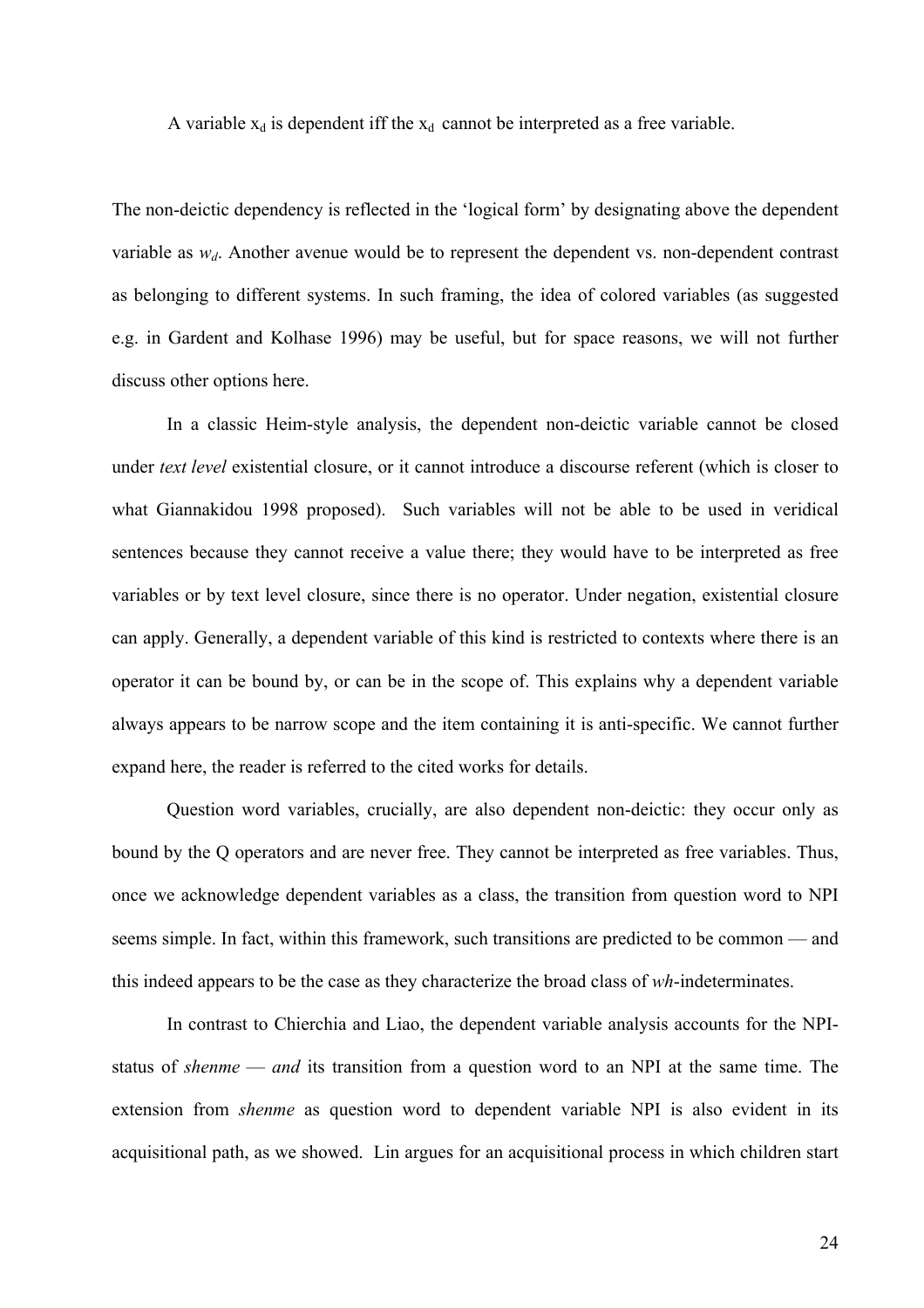with a narrow assumption that *shenme* is a question word but switch to a reanalysis of it being a broad NPI due to the presence of a dependent variable later on. When children make this initial analysis of *shenme* as a question word, *they have already acquired that it contains a dependent variable*. After this initial binary classification (a variable can be either dependent or nondependent, cf. Giannakidou 2011), children proceed to extend the distribution of the dependent variable to other contexts in which it can be bound, namely all kinds of nonveridical contexts.

It is not clear to us that the Chierchia and Liao system can explain the observed transition in acquisition of *shenme*. In their system, the two features WH and [+∑] do not correlate: i.e. *shenme*'s [u-WH] does not necessarily entail that it must also be an NPI (which means bearing [+∑] or vice versa. The extension of *shenme* from a *wh-*word to a broad NPI in acquisition would therefore merely be a coincidence, rather than a predicted outcome.

## **5. Conclusion**

In this work, we considered Chierchia and Liao's position that *shenme* is a [+∑] bearing exhaustive NPI like *any*. The  $[+\sum]$  is posited axiomatically within their system, but we set out to test whether it is empirically justified for *shenme*. We established six diagnostics, i.e. properties that [+∑]-bearing NPIs such as *any* exhibit, and we found contrasting behavior of *shenme* in every single case. *Any* and *shenme,* therefore, cannot be the same kind of NPI. In all the diagnostics, *shenme* was shown to pattern with the non-exhaustive NPIs identified in the literature, such as Greek *kanenas* and Korean *rato*-NPIs. We conclude therefore that the *no variation* position— namely that "with NPIs and FCIs we *have* to exhaustify" (Chierchia 2013:8, emphasis in the original) — has no empirical grounding, and that the Chierchia and Liao proposal that *shenme* has [+∑] cannot be maintained without compromising empirical adequacy.

A Chierchia theorist might try to downplay the implication of our findings by holding on to [+∑] — as expected, since it characterizes axiomatically all NPI and FCI classes in that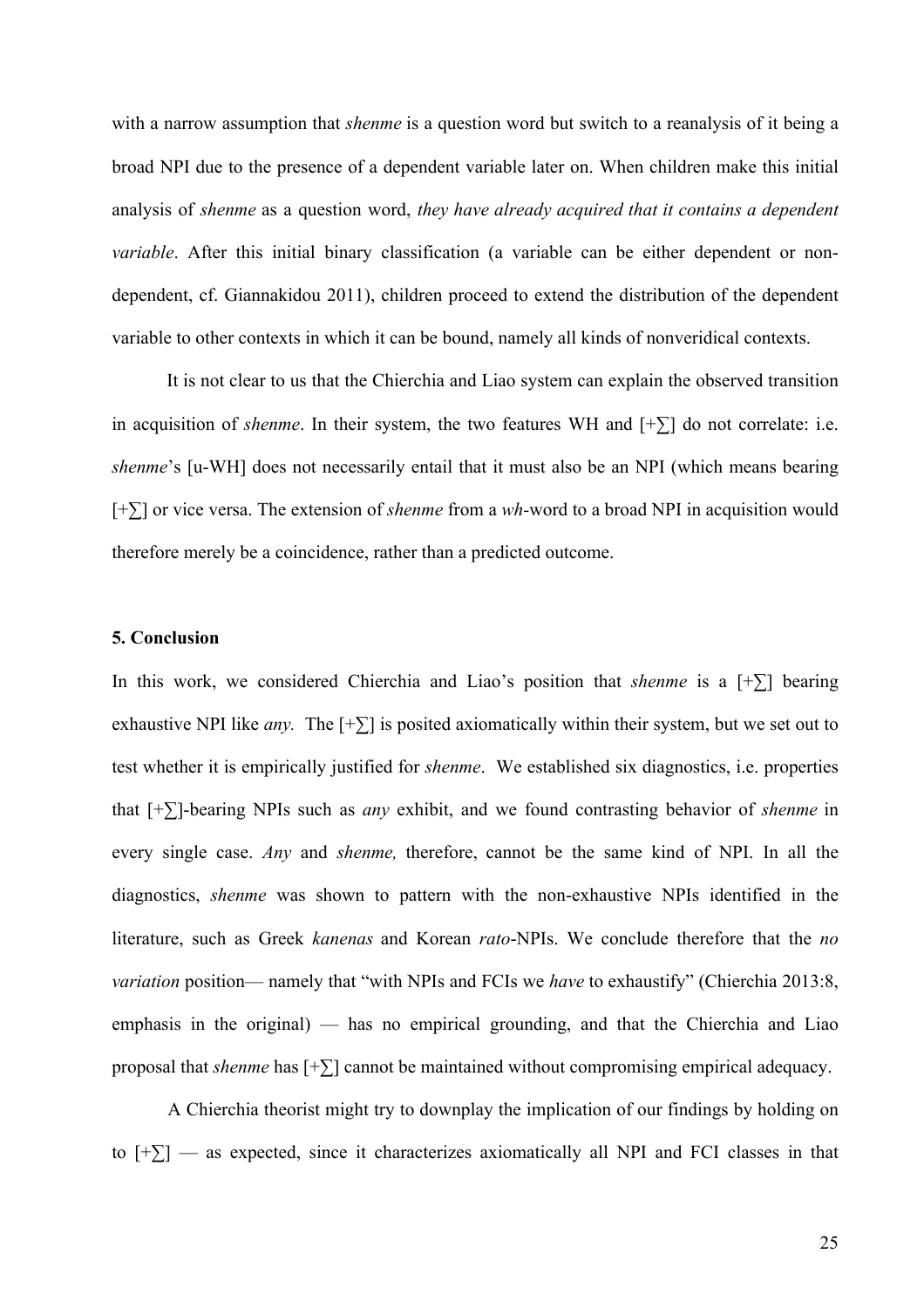system — while conceding that *shenme/kanenas/rato*-NPIs might behave differently *because of other factors*. But if we acknowledge other factors, then we have given up the no variation position, indeed as we are arguing we need to do. Crucially, Chierchia and Liao posit no other factors in NPI-*shenme* and *any:* as NPIs, they both have [+∑] and *nothing else*. If the account can be augmented with constraints that derive the observed properties of *shenme* (referential vagueness and dependent variable), that would mean either giving up [+∑] for *shenme*— which is precisely what we are arguing for — or counteracting it by additional rules which would render  $[+ \sum]$  inactive, thus begging the question of why posit it in the first place. In either case, the Chierchia and Liao [+∑] and *nothing else* position can clearly not be maintained.

More conspicuously, the study of the NPI exhibited by *kanenas, shenme* and *rato-*NPIs shows that constraints on the interpretation of variables play a broader role in grammar, since they appear to be decisive in a number of polarity items crosslinguistically. We think this is a good result for syntax-semantics. As for polarity in particular, the difference between the *any*type and the *shenme*-type of NPI shows that no empirically adequate understanding of NPIs can be achieved if we assume a non-existent unifying property of *all* NPIs — ignoring thereby the class of non-exhaustive NPIs, or trivializing the differences between these and the exhaustive NPIs and FCIs.

**Acknowledgment**. Forthcoming.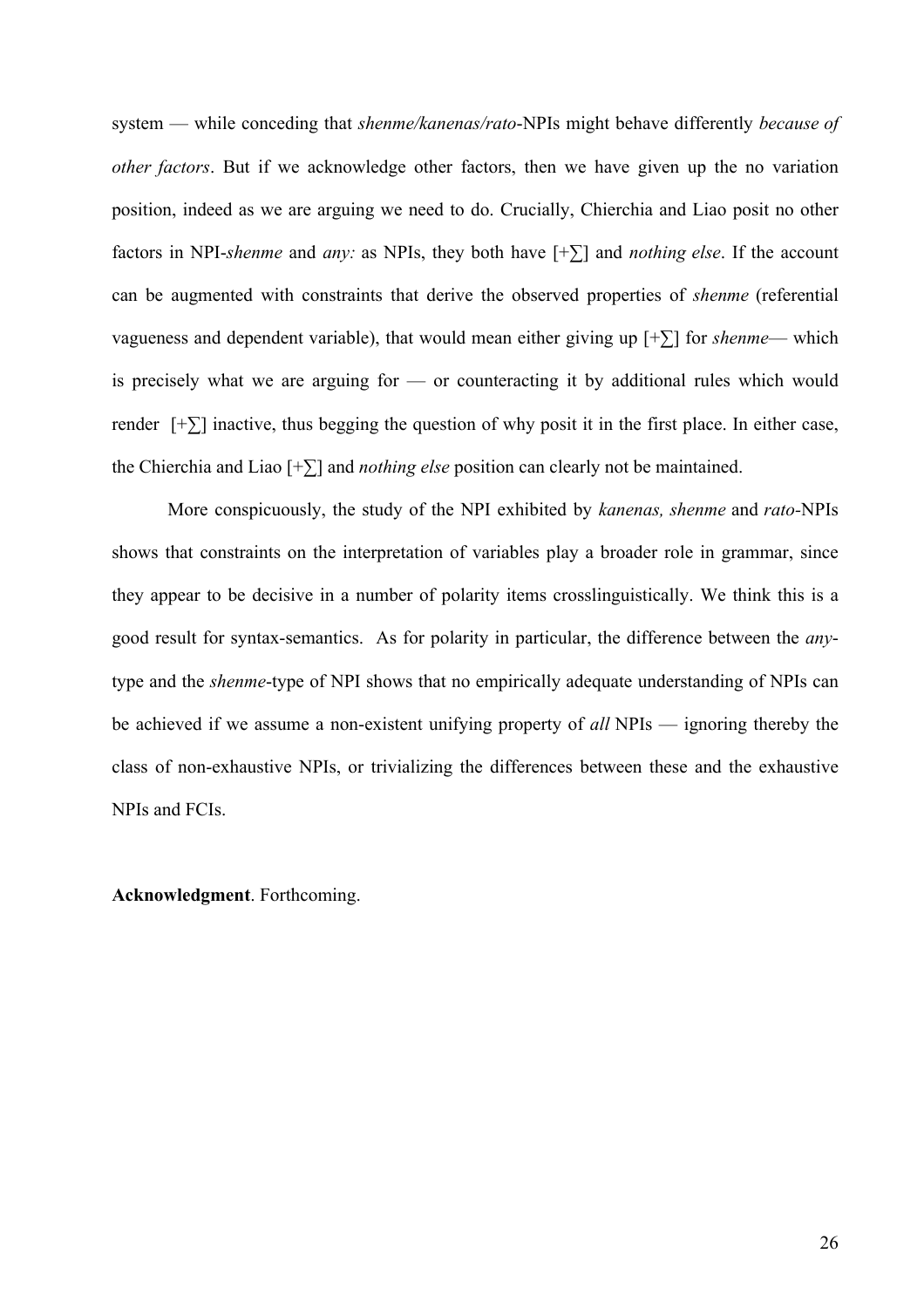# **References**

- Aloni, Maria. 2007. Free choice, modals and imperatives. Natural Language Semantics 15, 65- 94.
- Alonso-Ovalle, Luis and Paula Menéndez-Benito. 2013. Epistemic indefinites. Are ignorant about ignorance? In *Proceedings of The 19th Amsterdam Colloquium*, eds. Aloni, Maria, Michael Franke, and Floris Roelofsen, 35-42.
- Bernardi. Raffaella. 2002. Reasoning with Polarity in Categorial Type Logic. Doctoral Dissertation, University of Utrecht.

Cheng, Lisa Lai-Shen. 1991. On the Typology of Wh-Questions. Doctoral Dissertation, MIT.

- Cheng, Lisa Lai-Shen. 1994. Wh-words as Polarity Items. *Chinese Languages and Linguistics* 2:615-640.
- Cheng, Lisa Lai-Shen. 2009. On *every* type of quantificational expression in Chinese. In *Quantification, Definiteness, and Nominalization*, eds. Rathert Monika, and Anastasia Giannakidou, 53-75. Oxford University Press.
- Cheng, Lisa Lai-Shen, and C-T James Huang. 1996. Two types of donkey sentences. *Natural Language Semantics* 4:121-163.
- Cheng, Lisa Lai-Shen, and Anastasia Giannakidou. 2013. The non-uniformity of wh indeterminates with polarity and free choice in Chinese. *Strategies of Quantification* 44:123.
- Chierchia, Gennaro. 2006. Broaden your views: Implicatures of domain widening and the "logicality" of language. *Linguistic inquiry* 37:535-590.
- Chierchia, Gennaro. 2013. *Logic in grammar: Polarity, free choice, and intervention.* Oxford University Press.
- Chierchia, Gennaro, and Hsiu-Chen Liao. 2015. Where do Chinese *wh*-items fit? In *Epistemic Indefinites: Exploring Modality Beyond the Verbal Domain*, eds. Alonso-Ovalle, Luis, and Paula Menéndez-Benito, 31-59. Oxford University Press.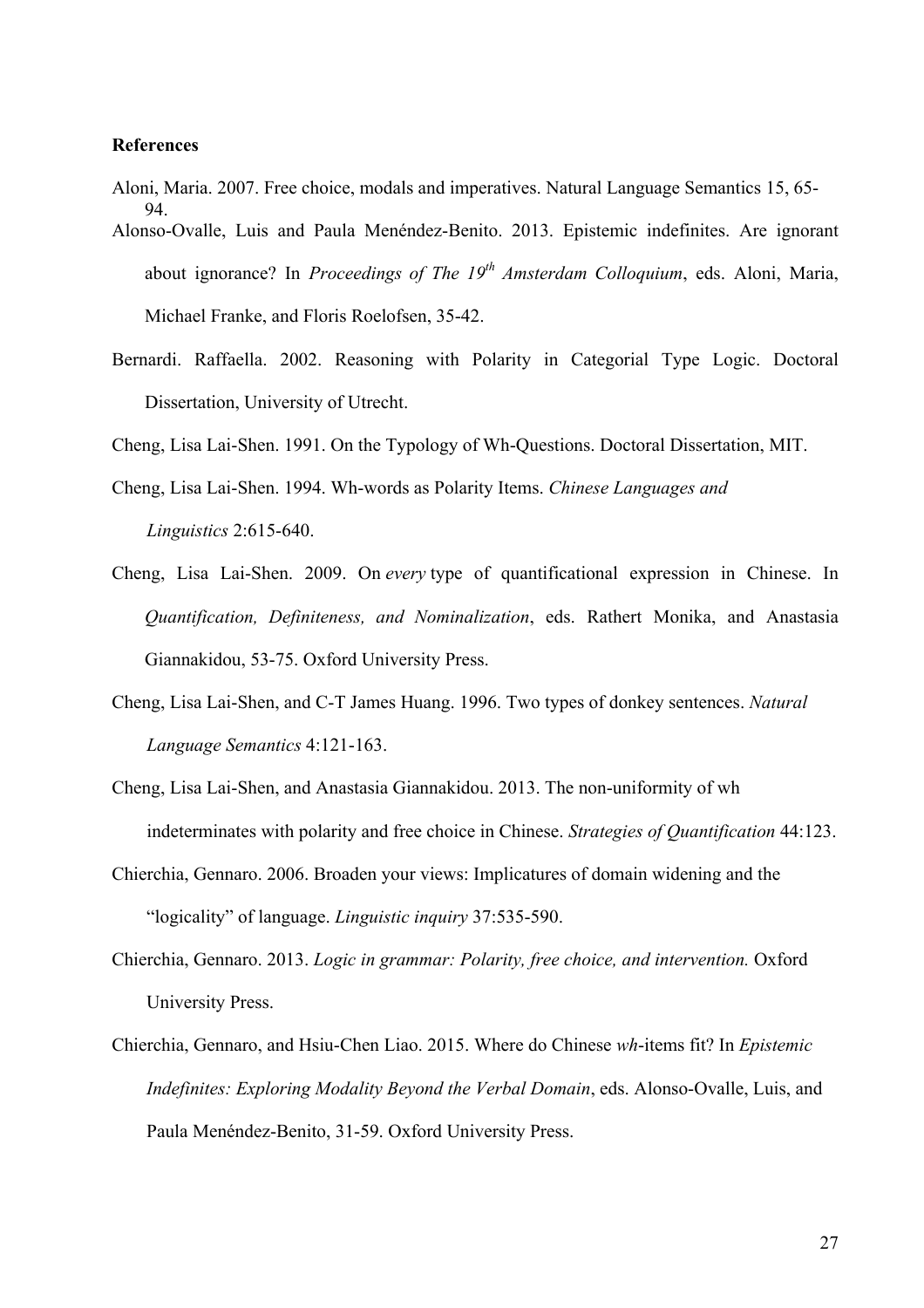- Ding, Sheng-Shu. 1961. *Xiandai Hanyu Yufa JiangHua (Speeches on Modern Chinese Grammar).* Beijing: The Commercial Press.
- Duffley, Patrick J., and Pierre Larrivée. 2010. Anyone for non-scalarity? *English Language and Linguistics* 14(1):1-17.

Fauconnier, Gilles. 1975. Polarity and the Scale Principle. *CLS 11*.188-199.

- Farkas, Donka F. 1998. Dependent indefinites. In *Empirical issues in formal syntax and semantics*, eds. Corblin, Francis, Danièle Godard, and Jean-Marie Marandin, 243-267. Citeseer.
- Gardent, Claire, and Kolhase, Michael, 1996. Higher order coloured unification and natural language semantics. *Proceedings of the 34th Annual Meeting of the ACL*, Santa Cruz.

Geurts, Bart. 2009. Scalar implicature and local pragmatics. *Mind & Language* 24:51-79.

- Geurts, Bart. 2013. A plea for covert operations. In *The dynamic, inquisitive, and visionary life of φ, ?φ, and ◊φ: a festschrift for Jeroen Groenendijk, Martin Stokhof, and Frank Veltman*, eds. Aloni, Maria, Michael Franke, and Floris Roelofsen, 105-107. Amsterdam: ILLC.
- Giannakidou, Anastasia. 1997. The landscape of polarity items. Doctoral Dissertation, University of Groningen.
- Giannakidou, Anastasia. 1998. *Polarity sensitivity as (non)veridical dependency.* John Benjamins Publishing.
- Giannakidou, Anastasia. 2001. The meaning of free choice. *Linguistics and Philosophy* 24:659- 735.
- Giannakidou, Anastasia. 2006. Only, emotive factives, and the dual nature of polarity dependency. *Language*, 82: 575–603.
- Giannakidou, Anastasia. 2011. Negative polarity and positive polarity: Licensing, variation, and compositionality. In *The handbook of Natural Langauge Meaning*, eds. Maienborn, Claudia, Klaus von Heusinger, and Paul Portner, 1660-1712. Berlin:Mouton de Gruyter.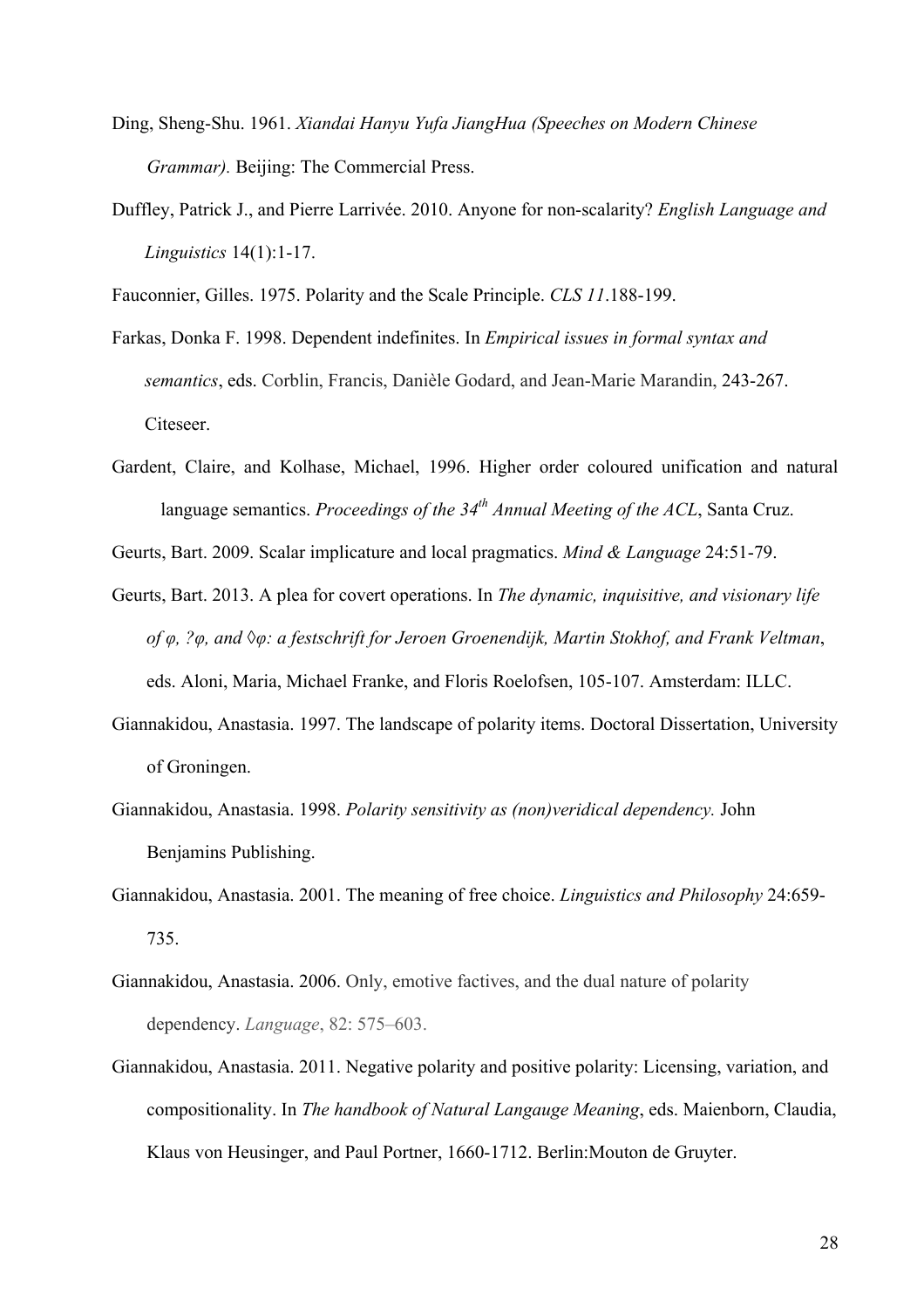- Giannakidou, Anastasia, and Lisa Lai-Shen Cheng. 2006. (In)Definiteness, Polarity, and the Role of wh-morphology in Free Choice. *Journal of semantics* 23:135-183.
- Giannakidou, Anastasia, and Josep Quer. 2013. Exhaustive and non-exhaustive variation with anti-specific indefinites: free choice versus referential vagueness. *Lingua* 126:120-149.
- Giannakidou, Anastasia, and Suwon Yoon. 2016. Scalar marking without scalar meaning: nonscalar, non-emphatic EVEN-marked NPIs in Greek and Korean. *Language*.
- Grano, Thomas. 2011. Control and Restructuring at the Syntax-Semantics interface. Doctoral Dissertation, University of Chicago.

Haspelmath, Martin. 1997. *Indefinite pronouns.* Clarendon Press Oxford.

- Heim, Irene, 2008. Features on bound pronouns. In *Phi theory: Phi-features across modules and interfaces*. eds. Harbour, Daniel, David Adger, and Susana Bejar, 35–56. Oxford, Oxford University Press.
- Henderson, Robert Martin. 2012. Ways of pluralizing events. Doctoral Dissertation, UC Santa Cruz: Linguistics.
- Hoeksema, Jack. 1999. Aantekeningen bij *ooit*, deel 2: De opkomst van niet polair ooit. *Tabu* 29(4):147–172.
- Hoeksema, Jack. 2010. Dutch ENIG: From nonveridicality to downward entailment. *Natural Language and Linguistic Theory* 28(4):837–859.
- Horn, Laurence R. 2005. Airport'86 revisited: Toward a unified indefinite any. *Reference and Quantification: The Partee Eflect, Carlson, Gregory* 8:179-205.
- Huang, James C-T. 1982. Logical relations in Chinese and the theory of grammar. Doctoral Dissertation, MIT.
- Kadmon, Nirit, and Fred Landman. 1993. Any. *Linguistics and philosophy* 16:353-422.
- Krifka, Manfred. 1995. The semantics and pragmatics of polarity items. *Linguistic analysis* 25:209-257.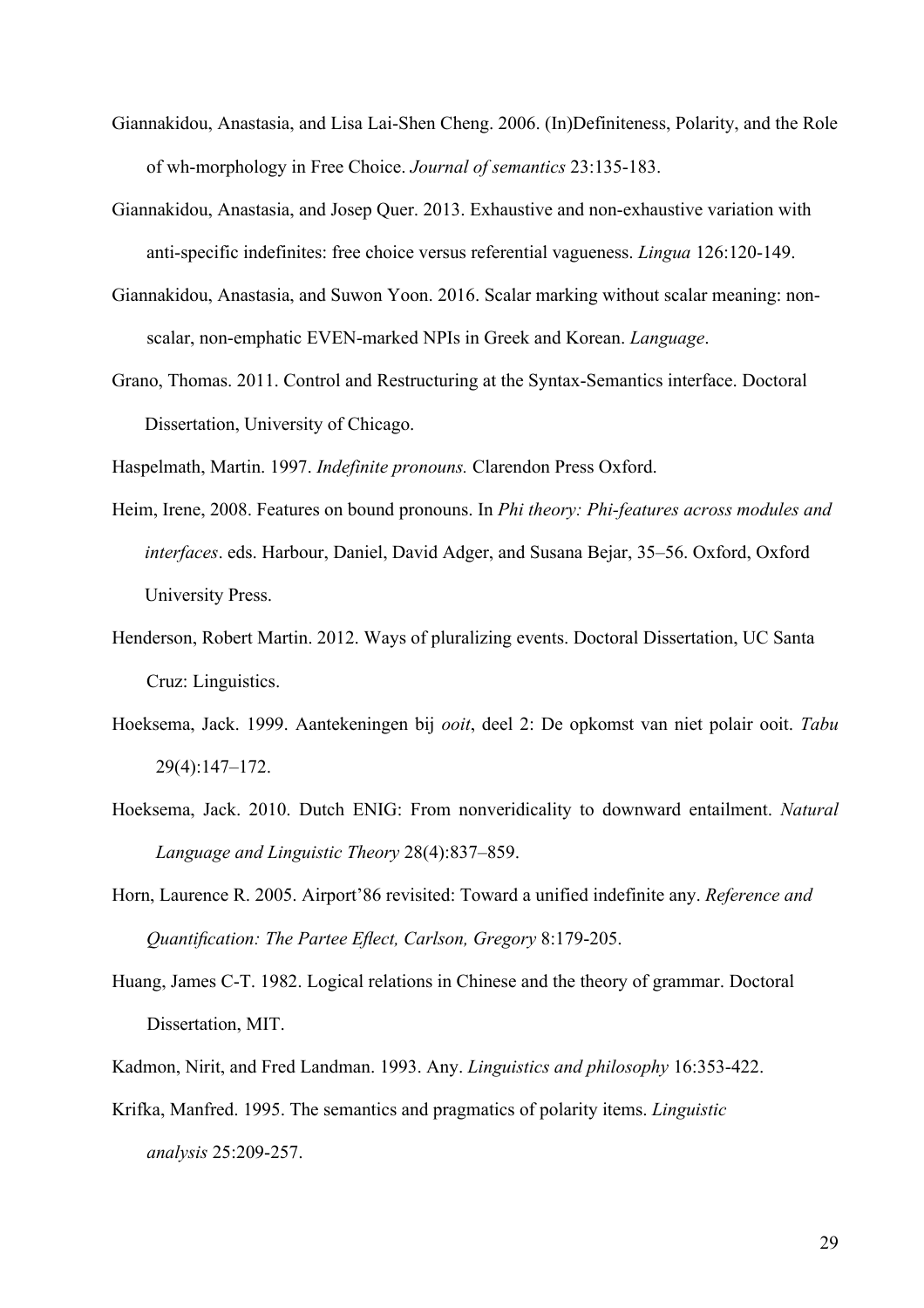- LeGrand, Jean. 1975. Or and any: The syntax and semantics of two logical operators. Doctoral Dissertation, University of Chicago.
- Li, Jin-Xi. 1924. *Xin Zhuguo Yuwenfa (The Grammar of Mandarin Chinese: New Edition).* Beijing: The Commercial Press.
- Li, Audrey Ye-Hui. 1992. Indefinite Wh in Mandarin Chinese. *Journal of east Asian linguistics* 1:125-155.
- Liao, Hsiu-Chen. 2011. Alternatives and exhaustification: non-interrogative uses of Chinese whwords. Doctoral Dissertation, Harvard University.
- Lin, Jing, Fred Weerman, and Hedde Zeijlstra. 2014. Mandarin SHENME as a superweak NPI. In *Black Book: a festschrift in honor of Frans Zwarts*, eds. Hoeksema, Jack, and Dicky Gilbers, 229-251. Groningen, University of Groningen.
- Lin, Jing. 2015. Acquiring negative polarity items. Doctoral Dissertation, University of Amsterdam.
- Lin, Jo-Wang. 1996. Polarity licensing and wh-phrase quantification in Chinese. Doctoral Dissertation, University of Massachusetts, Amherst, MA.
- Lin, Jo-Wang. 1998. On Existential Polarity WH-Phrases in Chinese. *Journal of East Asian Linguistics* 7:219-255.
- Lin, Jo-wang. 1999. Double quantification and the meaning of shenme 'what' in Chinese bare conditionals. *Linguistics and philosophy* 22:573-593.
- Linebarger, Marcia. 1980. The grammar of negative polarity. Doctoral Dissertation, MIT. Distributed by IULC, Bloomington, Indiana, 1981.
- Lü, Shu-Xiang. 1982. *Zhongguo Wenfa Yaolue (Essentials of Chinese Grammar).* Beijing: The Commercial Press.

MacWhinney, Brian. 2009. The childes project. *Tools for analyzing talk–electronic edition* 2.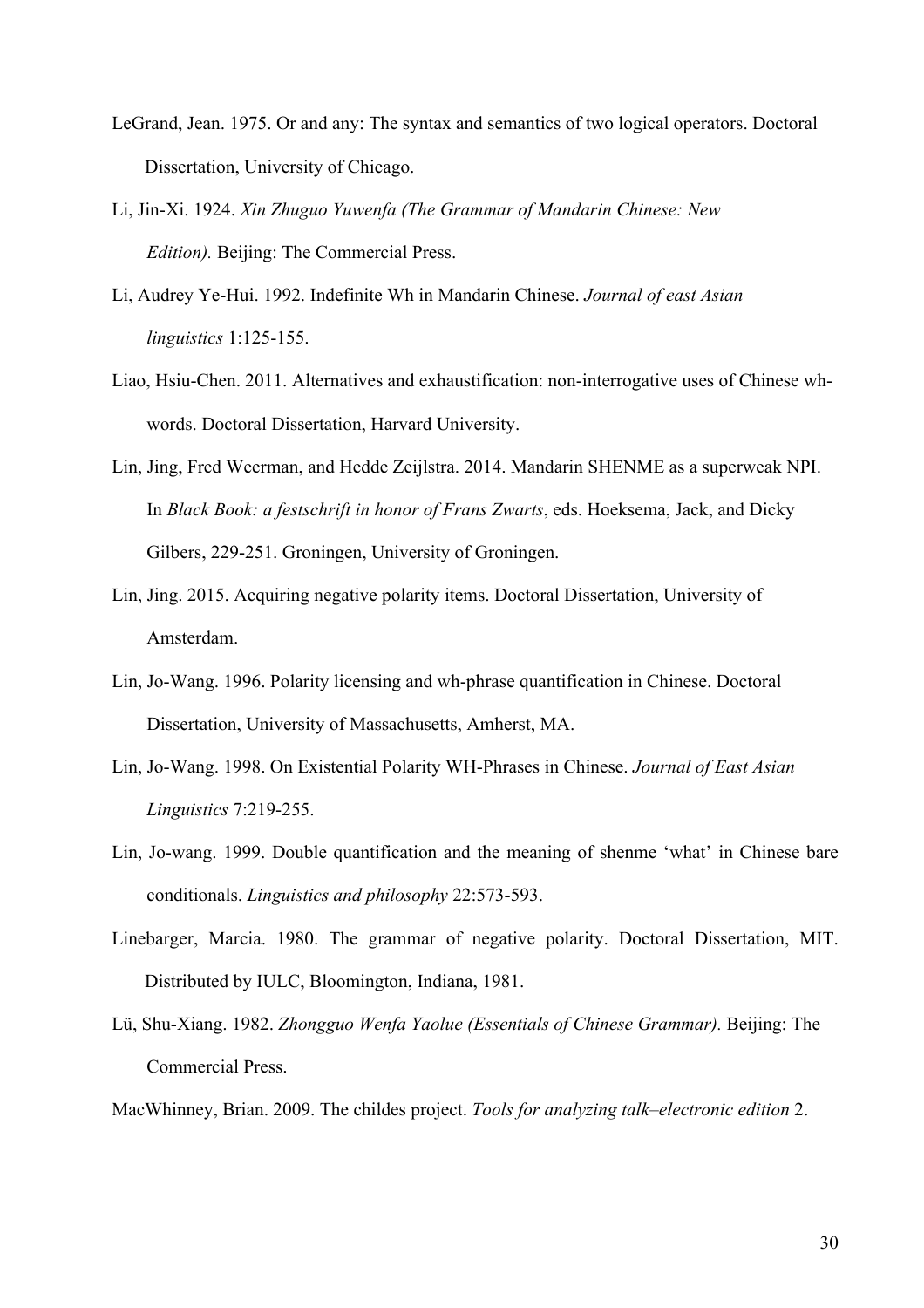Menéndez-Benito, Paula. 2010. On universal free choice items. *Natural Language Semantics* 18:33-64.

Perelsvaig, Asya. 2008. Russian nibud'-Series as Markers of Co-variation. In *West Coast Conference in Formal Linguistics Proceedings*. 370-378.

Reinhart, Tanya, and Eric Reuland. 1993. Reflexivity. *Linguistic Inquiry* 24:657–720.

Xiang, Ming. 2008. Plurality, maximality and scalar inferences: a case study of Mandarin

dou. *Journal of East Asian Linguistics* 17(3):227-245.

Xiang, Ming, Julian Grove, and Anastasia Giannakidou. 2016. Semantic and pragmatic processes

in the comprehension of negation: An event related potential study of negative polarity

sensitivity. *Journal of Neurolinguistics* 38: 71–88.

Zwarts, 1995. Nonveridical contexts. *Linguistic Analysis* 25:286-312.

 $1$  Liao (2011) presents also examples such as the following:

(i) Xiaohua youqian de Zhangsan bu qu, pianpian qu-le ge shenme gongren. Xiaohua rich DE Zhangsan not marry, unsuitably marry-PERFCL what laborer 'Xiaohua didn't want to marry Zhangsan, who was rich, but, inappropriately, married *some* laborer.' (Liao 2011, p. 80)

We thank one of the reviewers for bringing this case to our attention. Two things are noteworthy about (i). First, Liao gives a translation of *shenme* with *some* and not *any,* and this is in agreement with what we are arguing here that the reading of *shenme* is not equivalent to *any.*  Second, Liao points out that the sentence is veridical. Is this a problem for the generalization that the NPIs appear in nonveridical contexts? Crucially, this example reminds us of the well-known cases of NPIs (e.g. *any)* appearing in positive contexts such as below. These data are known at least since Linebarger (1980):

- (ii) I regret that he has any friends.
- (iii) I am glad we got any tickets at all. (from Kadmon and Landman 1993) *Negative expectation*: I expected that it would be hard or impossible to find tickets.

Giannakidou (2006) discusses these cases in the context of 'rescuing' by a global negative inference (implicit negation). She argues that rescuing by a possibly contextual negative inference is a secondary mode of licensing, applicable to all NPIs (though NPIs may differ on the degree to which they undergo rescuing). Just like in English (iii), in the Mandarin (ii), it is clear that the speaker does not approve Xiaohua having married some unremarkable and not rich laborer. So, there is implicit negation in the context, just like with *any* and *at all*; we therefore